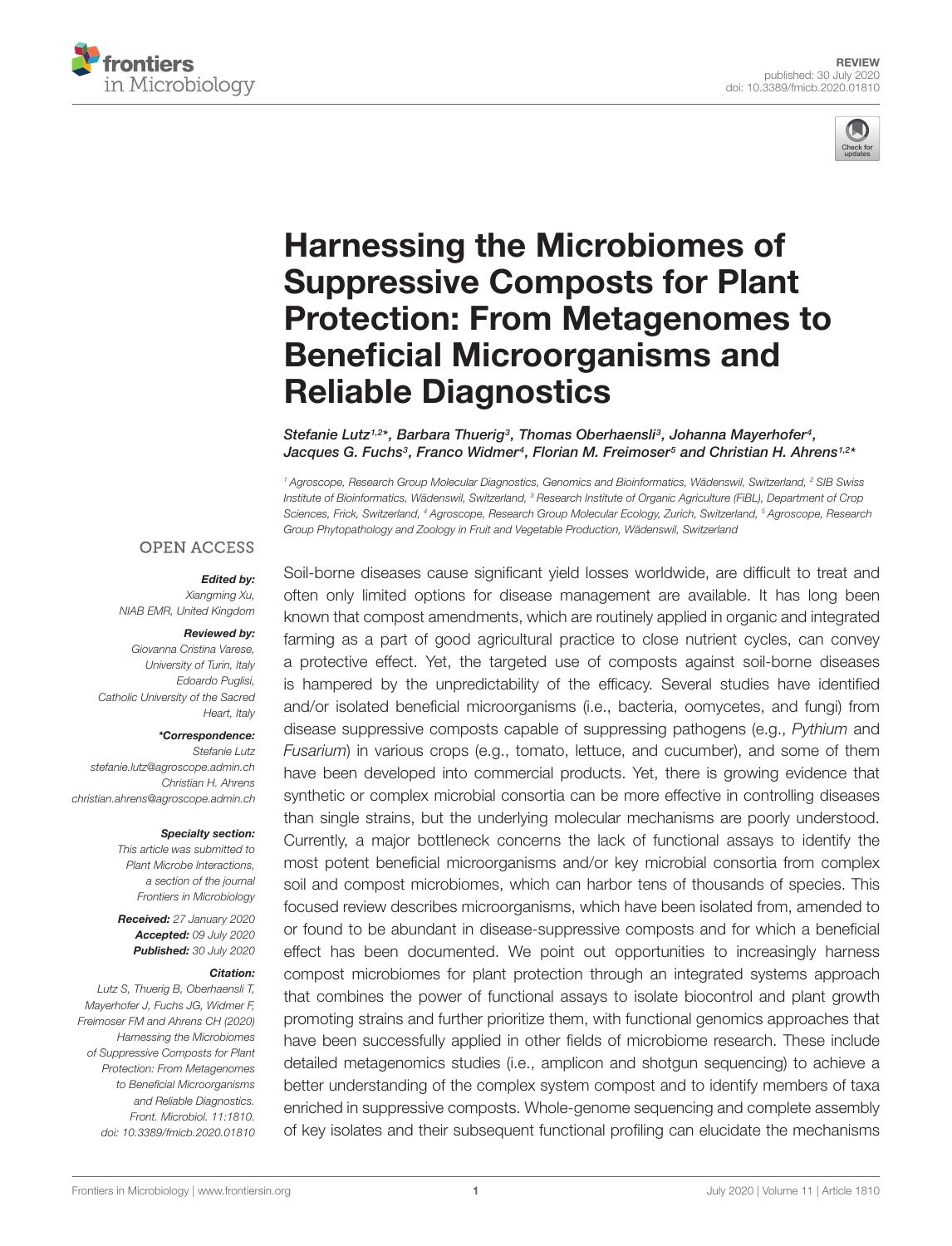of action of biocontrol strains. Integrating the benefits of these approaches will bring the long-term goals of employing microorganisms for a sustainable control of plant pathogens and developing reliable diagnostic assays to assess the suppressiveness of composts within reach.

Keywords: compost, organic farming, microbiome, biocontrol, metagenomics, genome assembly, strain collection, mechanism of action

### INTRODUCTION

Soil-borne plant pathogens including fungi, oomycetes, bacteria, and viruses, as well as parasitic nematodes, can cause severe yield losses. Soil-borne diseases such as pre- and postemergence damping-off, root, stem collar and crown rots, and vascular wilting can be found in many crops and are primarily caused by members of the oomycetes (e.g., Pythium sp. and Phytophthora spp.) and fungi (e.g., Rhizoctonia solani, Sclerotium spp., Fusarium sp., and Verticillium sp.), but also by bacteria (e.g., Ralstonia solanacearum, Pectobacterium, and carotovorum), viruses (e.g., beet necrotic yellow vein virus, soil-borne wheat mosaic virus, and peanut clump virus), and nematodes (e.g., Meloidogyne sp.) [\(Koike et al.,](#page-13-0) [2003;](#page-13-0) [Agrios,](#page-11-0) [2005;](#page-11-0) [Noble and Coventry,](#page-13-1) [2005;](#page-13-1) [Fry and Grünwald,](#page-12-0) [2010;](#page-12-0) [Andika et al.,](#page-11-1) [2016\)](#page-11-1). Pathogens may survive in soil for many years as dormant resting stages (i.e., spores). Chemical fungicide treatments are often not effective enough against soil-borne diseases [\(Reddy,](#page-13-2) [2016;](#page-13-2) [You et al.,](#page-14-0) [2020\)](#page-14-0) and are met by increasing levels of criticism and public concerns about negative effects, highlighting the urgency to search for viable alternatives. A combined approach to avoid severe crop yield losses due to soil-borne pathogens includes breeding and selection of appropriate crop varieties, crop rotation, soil drainage, avoidance of soil compaction, appropriate sowing dates, and application of organic amendments such as composts [\(Abawi and Widmer,](#page-11-2) [2000;](#page-11-2) [Bailey and Lazarovits,](#page-11-3) [2003;](#page-11-3) [Ghorbani et al.,](#page-12-1) [2009;](#page-12-1) [Reddy,](#page-13-2) [2016\)](#page-13-2).

In this review we focus on compost, a valuable recycling product that is widely used in agriculture, viticulture, horticulture as well as private gardening, as an integrated part of a good agricultural practice. Composts contain significant amounts of nutrients including phosphorus, magnesium, potassium, and calcium. Furthermore, compost amendments improve organic matter content, soil structure, water holding capacity, microbial biomass, and activity [\(Eden et al.,](#page-12-2) [2017\)](#page-12-2). In addition, they can suppress soil-borne plant diseases, which, if not defeated, often result in serious yield losses. Composts can also contribute to improved resistance of plants to foliar diseases [\(Zhang et al.,](#page-14-1) [1998;](#page-14-1) [Vallad et al.,](#page-14-2) [2003\)](#page-14-2).

The disease-suppressive potential of composts against a wide spectrum of pathogens has been known for many decades and has been summarized by several authors [\(Bailey](#page-11-3) [and Lazarovits,](#page-11-3) [2003;](#page-11-3) [Noble and Coventry,](#page-13-1) [2005;](#page-13-1) [Bonanomi](#page-11-4) [et al.,](#page-11-4) [2010;](#page-11-4) [Noble,](#page-13-3) [2011\)](#page-13-3), with some reviews focusing on the role of microorganisms in disease suppression [\(Fuchs,](#page-12-3) [2009;](#page-12-3) [Hadar and Papadopoulou,](#page-12-4) [2012;](#page-12-4) [Mehta et al.,](#page-13-4) [2014\)](#page-13-4). For instance, in a meta-analysis on publications for the time period from the 1970s until 2006, [Bonanomi et al.](#page-11-5) [\(2007\)](#page-11-5) found a disease-suppressive effect of composts in more than 50% out of 1,016 case studies, while disease-promoting effects were rather rare (below 12% of the case studies). Similarly, reviewing reports of 79 container and 54 field experiments, [Noble](#page-13-3) [\(2011\)](#page-13-3) reports success rates of compost of 74% in container and 83% in field experiments, whereas a disease promoting effect was only found in 8 or 2% of the experiments, respectively.

Despite the overwhelming potential of composts to reduce soil-borne diseases in general, predictability of the success of the application of a certain compost against a particular pathogen is limited. Comparing the suppressiveness of 18 composts in seven different plant–pathogen systems, [Termorshuizen](#page-14-3) [et al.](#page-14-3) [\(2006\)](#page-14-3) found overall success rates of 54%, but variability between pathogens was high, with success rates ranging from 6% for Phytophthora cinnamomi to 71% for Phytophthora nicotianae. Similarly, the review by [Bonanomi et al.](#page-11-5) [\(2007\)](#page-11-5) on 1,016 case studies revealed that the success rates of compost applications varied substantially between plant–pathogen systems, with success rates between 32% (Rhizoctonia spp.) and 74% (Fusarium sp.). To optimally exploit the diseasesuppressive potential of composts in practice, predictability is highly desirable, but is so far hampered by the complexity of compost microbiota, which can contain thousands of different species or strains.

Compost is an organic material resulting from the mostly aerobic decomposition of organic matter by microorganisms. The composition of the starting material can be highly diverse, including different kinds of manure, wood, green waste, food waste, digestate (i.e., the remains from anaerobic decomposition in biogas production), or waste from specialized industries (e.g., olive mills and paper mills) [\(Fuchs et al.,](#page-12-5) [2006\)](#page-12-5). Professional producers of composts often add small amounts of former compost lots at the beginning of the composting process to inoculate microorganisms that promote the composting process. The composition of the microbial community highly depends on the initial compost material and undergoes a number of substantial alterations during the different phases [\(Mehta](#page-13-4) [et al.,](#page-13-4) [2014\)](#page-13-4). A first mesophilic phase with temperatures of  $25-40\degree$ C is generally followed by a thermophilic phase (40– 70◦C) during which thermophilic bacteria (e.g., Bacillus sp. and Thermus sp.) predominate. This phase is very important to destroy potentially harmful organisms, including human and plant pathogens as well as weed seeds [\(Bollen et al.,](#page-11-6) [1989;](#page-11-6) [Johansen et al.,](#page-13-5) [2013\)](#page-13-5). In the following cooling phase (second mesophilic phase), mesophilic organisms recolonize the substrate, either from protected niches such as edges of compost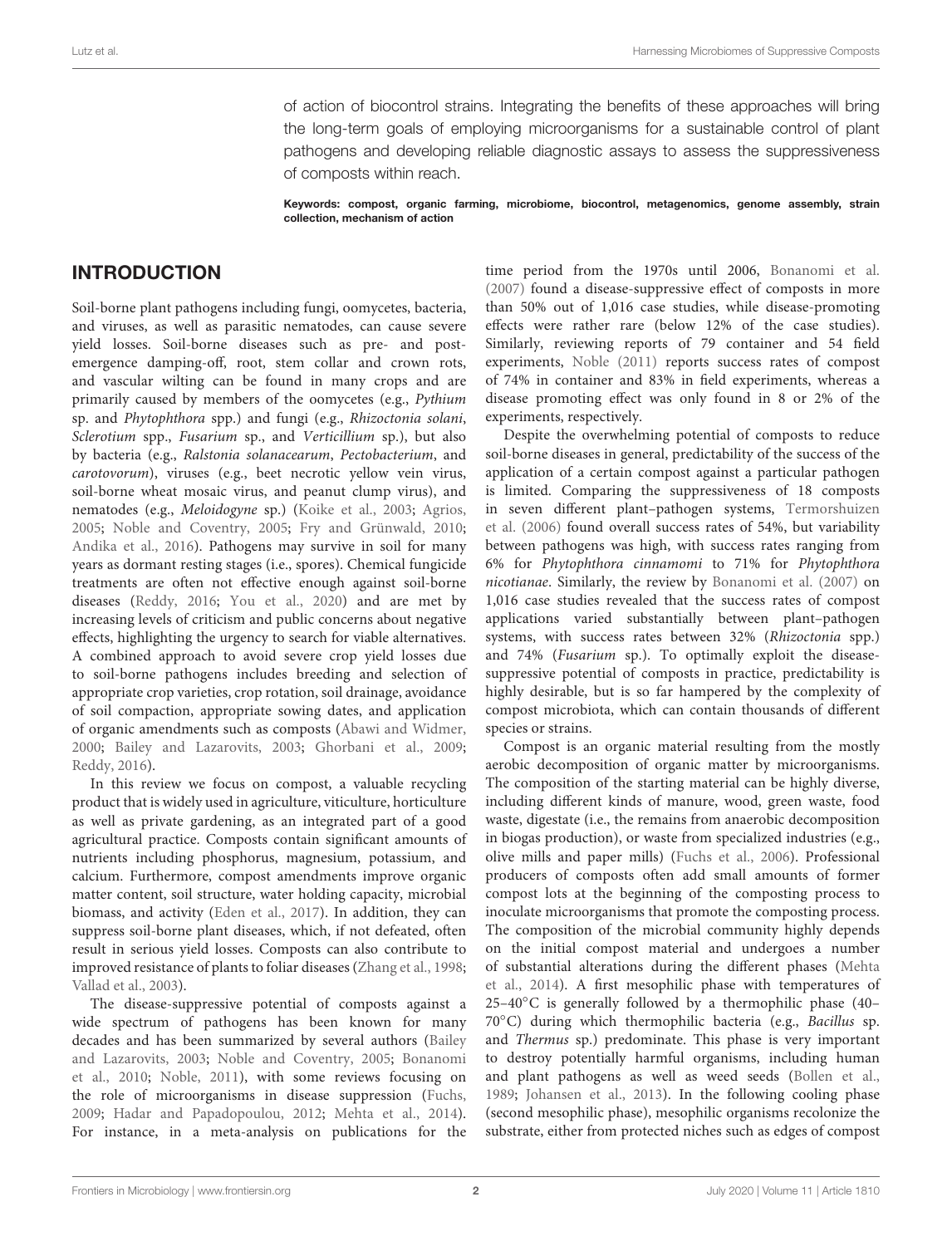piles, from spores, or by external re-inoculation. In this phase, degraders of cellulose, including bacteria (e.g., Cellulomonas sp., Clostridium sp., and Nocardia sp.) as well as fungi (e.g., Aspergillus sp., Fusarium sp., and Paecilomyces sp.), become important [\(Insam and de Bertoldi,](#page-13-6) [2007\)](#page-13-6). In the maturation or curing phase, the microbial community is again completely altered. Often fungi become predominant over bacteria due to higher competitiveness in conditions of poor nutrient availability. During storage, the microbial composition undergoes further alterations, while physico-chemical parameters remain relatively stable [\(Danon et al.,](#page-12-6) [2008\)](#page-12-6). Thus, the maturation stage and the storage of a mature compost are the main determinants for the microbial composition of the final compost product [\(Insam and de Bertoldi,](#page-13-6) [2007\)](#page-13-6). However, the microbial composition of composts can also be influenced by the site of composting (e.g., composting facilities and field edges), the humidity management, initial C/N ratios, as well as turning techniques and intensities, which are all affecting the temperatures reached during the composting process [\(Eiland](#page-12-7) [et al.,](#page-12-7) [2001;](#page-12-7) [Tiquia,](#page-14-4) [2005;](#page-14-4) [Wang et al.,](#page-14-5) [2015\)](#page-14-5). Since many factors can affect compost quality, checking physical, chemical and biological properties of composts before application is essential, and quality guidelines have been set up in many countries by the government and the composting industry (e.g., [Abächerli et al.,](#page-11-7) [2010\)](#page-11-7).

In some cases, abiotic factors have been shown to cause disease suppression by composts (e.g., high levels of ammonia in nonmature composts, high pH, fungitoxic compounds like hydroxyloleic acids, siderophores, and salts) [\(de Bertoldi,](#page-12-8) [2009\)](#page-12-8). Yet, many studies have demonstrated a loss of disease suppressiveness in sterilized composts [\(Gorodecki and Hadar,](#page-12-9) [1990;](#page-12-9) [Hoitink](#page-12-10) [et al.,](#page-12-10) [1997;](#page-12-10) [Cotxarrera et al.,](#page-12-11) [2002;](#page-12-11) [Reuveni et al.,](#page-13-7) [2002;](#page-13-7) [Tilston et al.,](#page-14-6) [2005\)](#page-14-6), which indicates a crucial role of the living microorganisms in disease suppressiveness of composts. The ability of composts to suppress pathogens has been attributed either to the total microbial quantity and diversity (general disease suppression) or to individual organisms (specific disease suppression) [\(Berendsen et al.,](#page-11-8) [2012\)](#page-11-8).

It has been demonstrated that a change in the microbial community structure of soils occurs after the amendment with compost [\(Noble and Coventry,](#page-13-1) [2005\)](#page-13-1) either by importing new microorganisms and/or by influencing the native microbial community. Several microorganisms isolated from or identified in compost have the potential to suppress soil-borne diseases and are summarized in the present review. Yet, attempts to generally predict the suppressiveness of composts against specific pathogens based on the presence/absence of known biocontrol strains and/or on other biotic (e.g., enzyme activity and microbial respiration) or abiotic markers (e.g., carbon, ammonia, and nitrate) have not been successful so far [\(de Bertoldi,](#page-12-8) [2009;](#page-12-8) [Hadar and Papadopoulou,](#page-12-4) [2012\)](#page-12-4). Furthermore, farmers often report superior disease-suppressive effects of composts compared to application of single strains (Jacques Fuchs, personal communication), even though the efficacy of biocontrol strains isolated from composts has been demonstrated under field conditions in several cases [\(Cao et al.,](#page-12-12) [2011;](#page-12-12) [Xue et al.,](#page-14-7) [2015\)](#page-14-7). There is growing evidence that an optimal disease suppression by composts might rather result from a consortium of microorganisms than from individual, specific strains. This is in accordance with many recent studies showing superior disease suppression of microbial consortia compared to individual strains [\(Berendsen et al.,](#page-11-9) [2018\)](#page-11-9).

Recent advances in next-generation sequencing (NGS) technology, such as amplicon and shotgun sequencing, have allowed characterizing the composition of compost microbiomes in great detail [\(Blaya et al.,](#page-11-10) [2016\)](#page-11-10). NGS technologies thus hold great potential to enable researchers to identify microorganisms and communities with a potential disease-suppressive effect. In addition, the de novo assembly of complete genomes of isolates that show a suppressive effect, offer unprecedented opportunities to move beyond studying the composition of compost microbiomes toward obtaining a mechanistic understanding of the beneficial effects that individual strains and consortia of strains can exert, and to elucidate direct causal effects (i.e., specific genes or pathways involved in suppression). The great potential of this approach has been shown for both strains isolated from natural soils that exert suppressive effects against pathogens [\(Mendes et al.,](#page-13-8) [2011;](#page-13-8) [De Vrieze et al.,](#page-12-13) [2015;](#page-12-13) [De Vrieze](#page-12-14) [et al.,](#page-12-14) [2020\)](#page-12-14), as well as for strains isolated from the phyllosphere [\(Gore-Lloyd et al.,](#page-12-15) [2019\)](#page-12-15).

Here, we summarize the current knowledge on diseasesuppressive isolates from compost for the biocontrol of plant pathogens and highlight the potential of an integrated systems approach combining experimental and NGS techniques to identify key microorganisms and microbial communities involved in suppressiveness of compost against plant diseases.

## SUPPRESSIVE MICROORGANISMS ASSOCIATED WITH COMPOST

Several microorganisms isolated from or identified in compost have the potential to suppress soil-borne diseases. So far, these comprise taxa that are easily culturable under laboratory conditions [\(Schloss and Handelsman,](#page-14-8) [2004\)](#page-14-8), which allows a later use as biocontrol agents or biofertilizers. Several organisms also occurring in composts (e.g., Bacillus amyloliquefaciens, Streptomyces sp., Bacillus subtilis, and Trichoderma harzianum) have been developed into commercial products [\(Bundesamt für](#page-12-16) [Landwirtschaft \[BLW\],](#page-12-16) [2020;](#page-12-16) [Speiser et al.,](#page-14-9) [2020\)](#page-14-9).

Several modes of action conveying a disease-suppressive effect have been described [\(Freimoser et al.,](#page-12-17) [2019\)](#page-12-17). Direct biological mechanisms include the overall increase in biomass and activity and therefore competition for nutrients and space among the different communities ("competition") [\(Hadar and Mandelbaum,](#page-12-18) [1986;](#page-12-18) [Mandelbaum,](#page-13-9) [1990;](#page-13-9) [Diánez et al.,](#page-12-19) [2005;](#page-12-19) [Bonanomi et al.,](#page-11-4) [2010;](#page-11-4) [Bonilla et al.,](#page-12-20) [2012\)](#page-12-20), the direct attack of the pathogen through the production of secondary antimicrobial metabolites ("antagonism") [\(Mehta et al.,](#page-13-4) [2014\)](#page-13-4), as well as the secretion of chitinases, glucanases, and proteases ("hyperparasitism") [\(Nelson,](#page-13-10) [1983;](#page-13-10) [Kwok et al.,](#page-13-11) [1987;](#page-13-11) [de Bertoldi,](#page-12-8) [2009\)](#page-12-8). More indirect mechanisms are the activation of disease resistance genes in plants (i.e., induced systemic resistance, ISR) [\(Zhang,](#page-14-10) [1996;](#page-14-10)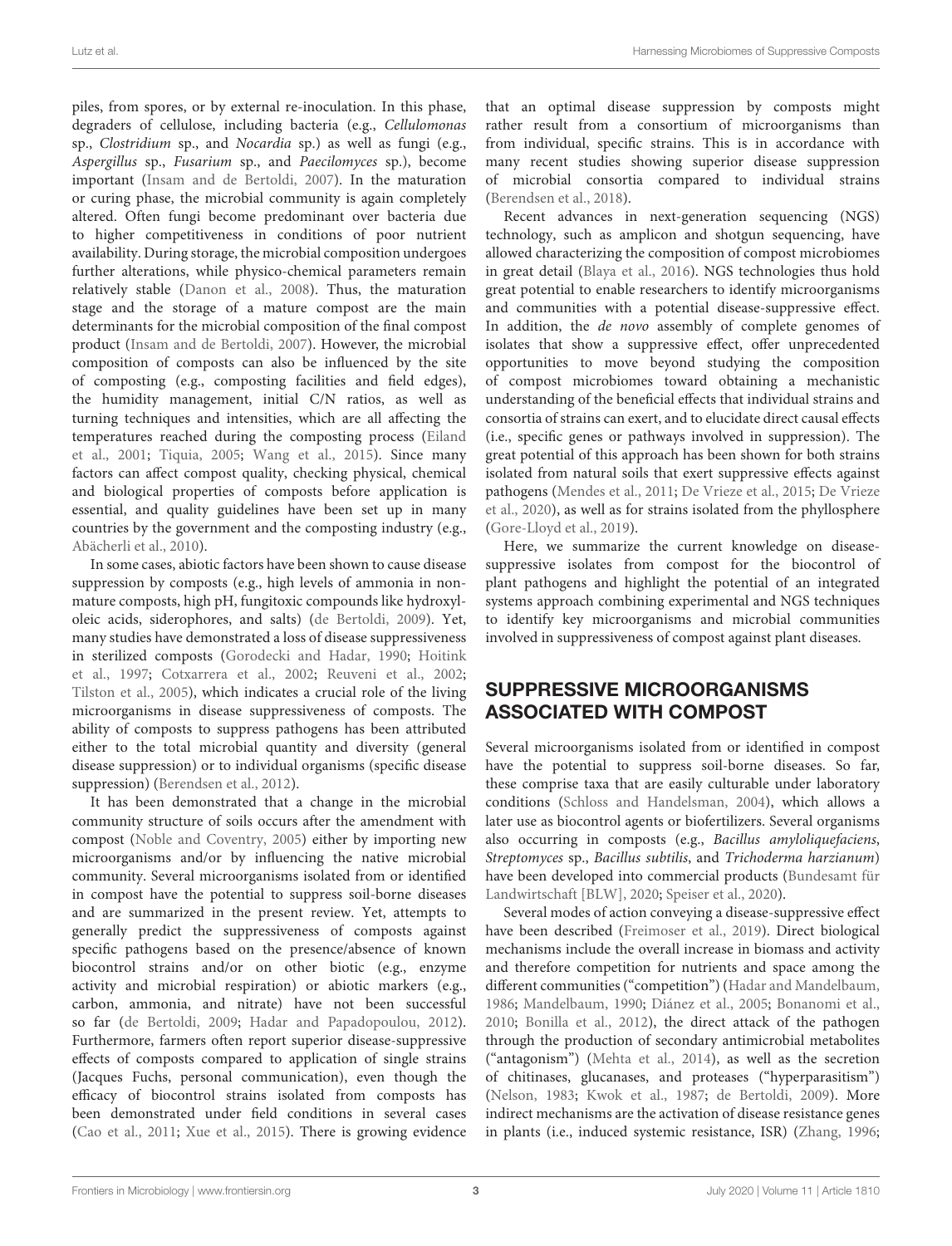[Zhang et al.,](#page-14-1) [1998;](#page-14-1) [Krause et al.,](#page-13-12) [2003;](#page-13-12) [Aldahmani et al.,](#page-11-11) [2005;](#page-11-11) [Horst et al.,](#page-12-21) [2005;](#page-12-21) [Kavroulakis et al.,](#page-13-13) [2005;](#page-13-13) [Ntougias et al.,](#page-13-14) [2008\)](#page-13-14), as well as an overall improvement of plant nutrition and vigor leading to enhanced disease resistance [\(Hameeda et al.,](#page-12-22) [2006;](#page-12-22) [Zhao et al.,](#page-14-11) [2017\)](#page-14-11).

So far, few studies have employed cultivation-independent approaches to characterize the microbiota of disease-suppressive composts using the 16S, 18S, and ITS rRNA markers [\(Yu](#page-14-12) [et al.,](#page-14-12) [2015;](#page-14-12) [Blaya et al.,](#page-11-10) [2016;](#page-11-10) [Vida et al.,](#page-14-13) [2016;](#page-14-13) [Ros et al.,](#page-13-15) [2017,](#page-13-15) [2020;](#page-13-16) [Corato and De Corato,](#page-12-23) [2019;](#page-12-23) [Corato et al.,](#page-12-24) [2019;](#page-12-24) [Scotti et al.,](#page-14-14) [2020\)](#page-14-14). The combined outcome of these studies shows that the taxa identified as highly abundant (see **[Tables 1](#page-4-0)**, **[2,](#page-7-0)** method "abundant") greatly vary depending on the studied plant–pathogen systems and the starting material of the compost. For instance, [Blaya et al.](#page-11-10) [\(2016\)](#page-11-10) found a higher abundance of Bacteriodetes, alpha- and gamma-Proteobacteria and Chloroflexi, as well as non-pathogenic Fusarium and Zopfiella in composts that were most suppressive against Phytophthora nicotianae in pepper. In contrast, Acidobacteria Gp14, Actinobacteria, and Cystobasidiomycetes were more abundant in composts with strong suppression of Pythium wilt disease in cucumber [\(Yu et al.,](#page-14-12) [2015\)](#page-14-12).

Due to PCR amplification biases in amplicon-based studies [\(Sambo et al.,](#page-13-17) [2018\)](#page-13-17), a considerable fraction of organisms contributing to diseases suppression of compost is likely hitherto unexplored. Yet, at the moment, these marker-based studies are the only feasible high-throughput method for a large number of samples. Very few studies have employed a shotgun approach. For instance, [Antunes et al.](#page-11-12) [\(2016\)](#page-11-12) have described the microbial community structure during a composting process using shotgun as well as amplicon-based metagenomics. They found that the two data sets were mostly in accordance on higher taxonomic levels, whereas the largest discrepancies could be found on the species level. More compost microbiome studies are needed to get a better understanding of these complex systems, to elucidate which bacterial or fungal species correlate with disease suppression, and to increase the number of functionally relevant isolates as starting point for the design of robust consortia for biocontrol applications.

### Bacteria

Bacterial communities in compost are usually characterized by a high abundance of the phyla Proteobacteria, Firmicutes, Bacteroidetes, and Actinobacteria [\(Neher et al.,](#page-13-18) [2013\)](#page-13-18). These phyla are commonly present in composts (and soils) regardless of their maturity and chemical and physical properties [\(Yu et al.,](#page-14-12) [2015\)](#page-14-12).

Within the Gammaproteobacteria, several Pseudomonas spp. and Enterobacter spp. strains are known to suppress Pythium damping-off [\(Chen et al.,](#page-12-25) [2012\)](#page-12-25) (**[Table 1](#page-4-0)**). Pseudomonas is one of the most diverse (phylogenetically and functionally) Gram-negative bacterial genera with the largest number of known species [\(Gomila et al.,](#page-12-26) [2015\)](#page-12-26). It is ubiquitous in a wide range of habitats and exhibits a high degree of physiological and genetic adaptability [\(Mulet et al.,](#page-13-19) [2012\)](#page-13-19). For instance, Pseudomonas strains were abundant in a compost with a disease-suppressive effect toward Pythium in cucumber [\(Chen](#page-12-25)

[et al.,](#page-12-25) [2012\)](#page-12-25). Enterobacter cloacae has been isolated from compost and showed promising anti-Ganoderma activity [\(Chin](#page-12-27) [et al.,](#page-12-27) [2017\)](#page-12-27). Besides Pseudomonas and Enterobacter, other genera of the Gammaproteobacteria can also contribute to disease-suppressive traits of composts. For instance, Aeromonas media strains were preferentially isolated from the rhizoplane of plants grown in substrates amended with suppressive compost [\(Oberhaensli et al.,](#page-13-20) [2017\)](#page-13-20). A. media improved suppressiveness of compost against P. ultimum in cress (Lepidium sativum L.) potting experiments. The largest effect was achieved when the bacterial strains were added to compost with a low suppressiveness, which increased the suppressiveness to the level of highly suppressive compost [\(Oberhaensli et al.,](#page-13-20) [2017\)](#page-13-20).

Within the phylum Firmicutes, Bacillus (e.g., B. subtilis) and related genera have demonstrated a beneficial effect on the disease suppression activity of compost [\(Nakasaki et al.,](#page-13-21) [1998;](#page-13-21) [Cao et al.,](#page-12-12) [2011;](#page-12-12) [Antoniou et al.,](#page-11-13) [2017\)](#page-11-13) (**[Table 1](#page-4-0)**). Bacillus amyloliquefaciens amended to compost increased the suppression of Fusarium wilt disease in watermelon [\(Zhao et al.,](#page-14-11) [2017\)](#page-14-11), banana [\(Xue et al.,](#page-14-7) [2015\)](#page-14-7), as well as in cucumber [\(Du et al.,](#page-12-28) [2017\)](#page-12-28). Other Bacillus strains isolated from disease-suppressive composts include B. licheniformis [\(Du et al.,](#page-12-28) [2017\)](#page-12-28), B. subtilis [\(Tsolakidou](#page-14-15) [et al.,](#page-14-15) [2019\)](#page-14-15), B. tequilensis [\(Chin et al.,](#page-12-27) [2017\)](#page-12-27), and B. velezensis [\(Syed-Ab-Rahman et al.,](#page-14-16) [2018\)](#page-14-16) (**[Table 1](#page-4-0)**).

Within the phylum Actinobacteria, several Streptomyces strains including S. aureoverticillatus, S. coeruleorubidus, S. griseoruber, S. lusitanus, and S. variegatus have been isolated from compost and showed antagonistic activity toward several phytopathogens (e.g., Pythium, Fusarium, and Phytophthora) [\(Cuesta et al.,](#page-12-29) [2012\)](#page-12-29).

Within the phylum Bacteroidetes, Sphingobacteria as well as Flavobacteria (e.g., Flavobacterium balustinum) have been associated with disease suppression [\(Kwok et al.,](#page-13-11) [1987\)](#page-13-11). Similarly, the higher abundance of the subgroup Gp14 of the phylum Acidobacteria in compost was associated with suppressiveness [\(Yu et al.,](#page-14-12) [2015\)](#page-14-12) (**[Table 1](#page-4-0)**).

## Oomycetes and Fungi

Several beneficial oomycetes and fungi have been associated with suppressiveness of compost (**[Table 2](#page-7-0)**). A higher abundance of Cystobasidiomycetes has been found in composts with a stronger disease-suppression ability compared to composts without or with a reduced ability [\(Yu et al.,](#page-14-12) [2015\)](#page-14-12). The fungal antagonist Verticillium biguttatum was isolated from compost and its addition to compost increased the suppressiveness in bioassays with Rhizoctonia solani and sugar beet or potato [\(Postma](#page-13-22) [et al.,](#page-13-22) [2003\)](#page-13-22). Non-pathogenic Pythium taxa in combination with compost significantly reduced damping-off in rooibos caused by pathogenic Pythium [\(Bahramisharif et al.,](#page-11-14) [2013\)](#page-11-14). Addition of the biocontrol agent Trichoderma asperellum strain T-34 to compost reduced Rhizoctonia damping-off in cucumber plants [\(Trillas](#page-14-17) [et al.,](#page-14-17) [2006\)](#page-14-17), as well as Fusarium wilt in tomato and carnation [\(Cotxarrera et al.,](#page-12-11) [2002;](#page-12-11) [Sant et al.,](#page-13-23) [2010\)](#page-13-23). [Ros et al.](#page-13-15) [\(2017\)](#page-13-15) have evaluated the effect of compost fortified with the biological control agent Trichoderma on pepper infected with Phytophthora nicotianae. They found that the amended Trichoderma likely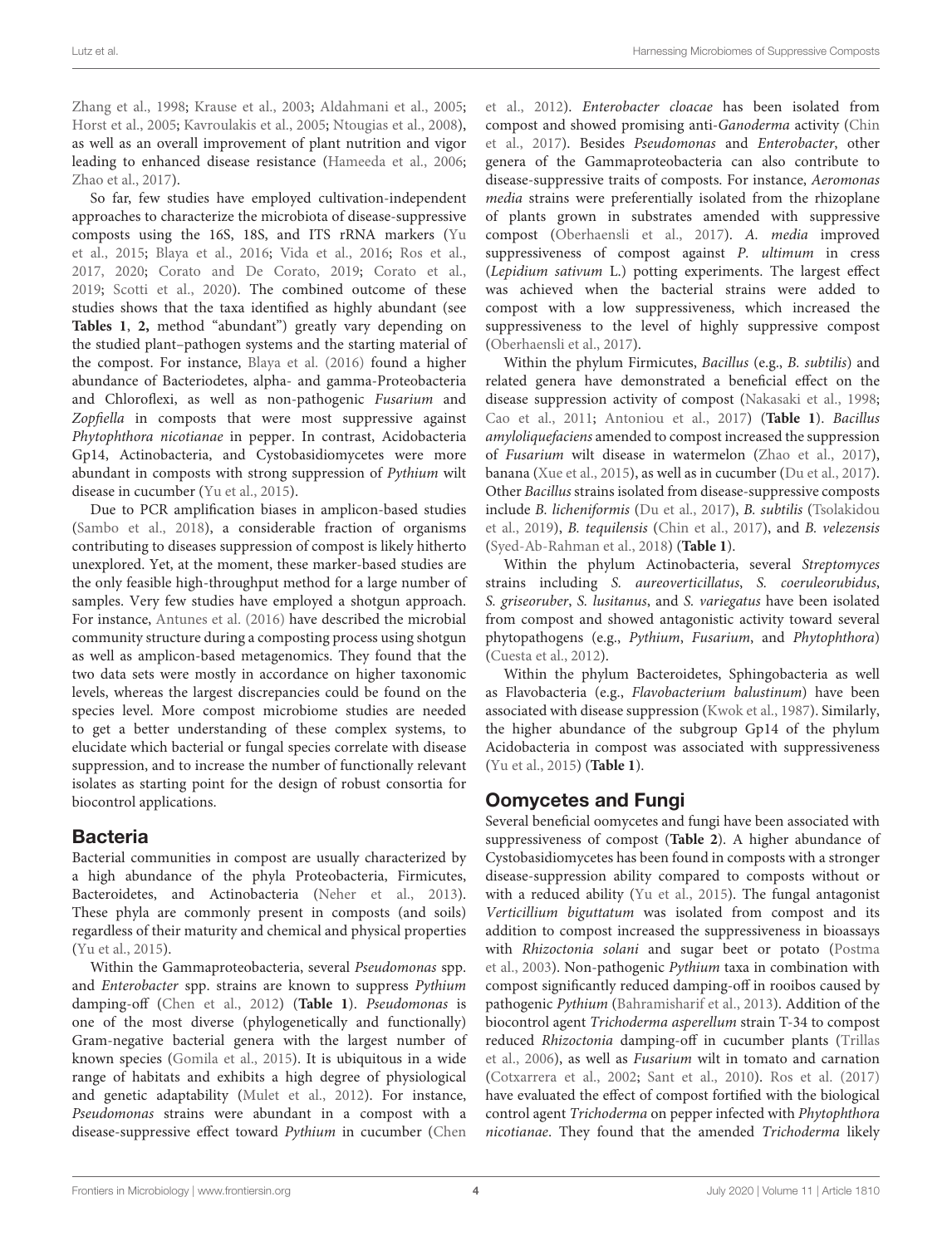<span id="page-4-0"></span>

| <b>Beneficial organism</b>    | Method               | Pathogen                                                                  | Plant      | Mechanism                                                                                                                                                                                   | References                      |
|-------------------------------|----------------------|---------------------------------------------------------------------------|------------|---------------------------------------------------------------------------------------------------------------------------------------------------------------------------------------------|---------------------------------|
| Aeromonas media               | Isolated and amended | Pythium ultimum                                                           | Cress      | Unknown                                                                                                                                                                                     | Oberhaensli et al.<br>(2017)    |
| Acidobacteria Gp14            | Abundant             | Pythium sp.                                                               | Cucumber   | Unknown                                                                                                                                                                                     | Yu et al. (2015)                |
| Acinetobacter sp.             | Isolated             | Phytophthora capsici, P. citricola,<br>P. palmivora, P. cinnamomi         |            | Unknown                                                                                                                                                                                     | Syed-Ab-Rahman et al.<br>(2018) |
| Bacillus amyloliquefaciens    | Isolated             | Fusarium oxysporum f. sp.<br>cucumerinum (FOC)                            | Cucumber   | Possibly protease, cellulase<br>and 1-aminocyclopropane-1-<br>carboxylate (ACC) deaminase<br>activity                                                                                       | Du et al. (2017)                |
|                               | Isolated             | Phytophthora capsici, P. citricola,<br>P. palmivora, P. cinnamomi         |            | Unknown                                                                                                                                                                                     | Syed-Ab-Rahman et al.<br>(2018) |
| JDF35                         | Amended              | Fusarium oxysporum                                                        | Watermelon | Promotion of plant growth<br>(possibly via<br>tryptophan-dependent<br>synthesis of auxins and<br>extracellular phytase activity<br>and increased availability of N,<br>P and K in the soil) | Zhao et al. (2017)              |
| NJN-6                         | Amended              | Fusarium oxysporum                                                        | Banana     | Unknown                                                                                                                                                                                     | Xue et al. (2015)               |
| <b>Bacillus licheniformis</b> | Isolated             | Fusarium oxysporum f. sp.<br>cucumerinum (FOC)                            | Cucumber   | Possibly protease, cellulase<br>and 1-aminocyclopropane-1-<br>carboxylate (ACC) deaminase<br>activity                                                                                       | Du et al. (2017)                |
|                               | Isolated             | Verticillium dahliae, Fusarium<br>oxysporum f. sp., Lycopersici<br>(FORL) | Tomato     | Production of diffusible<br>secondary metabolites (more<br>than volatile organic<br>compounds), indole-3-acetic<br>acid (IAA) production, ACC<br>deaminase activity                         | Tsolakidou et al. (2019)        |
| Bacillus subtilis SQR 9       | Isolated             | Verticillium dahliae, Fusarium<br>oxysporum f. sp., Lycopersici<br>(FORL) | Tomato     | Production of diffusible<br>secondary metabolites (more<br>than volatile organic<br>compounds), indole-3-acetic<br>acid (IAA) production, ACC<br>deaminase activity                         | Tsolakidou et al. (2019)        |
| Bacillus tequilensis CE4      | Isolated             | Ganoderma boninense                                                       |            | Unknown                                                                                                                                                                                     | Chin et al. (2017)              |
| Bacillus velezensis           | Isolated             | Phytophthora capsici, P. citricola,<br>P. palmivora, P. cinnamomi         |            | Unknown                                                                                                                                                                                     | Syed-Ab-Rahman et al.<br>(2018) |
|                               |                      |                                                                           |            |                                                                                                                                                                                             | (Continued)                     |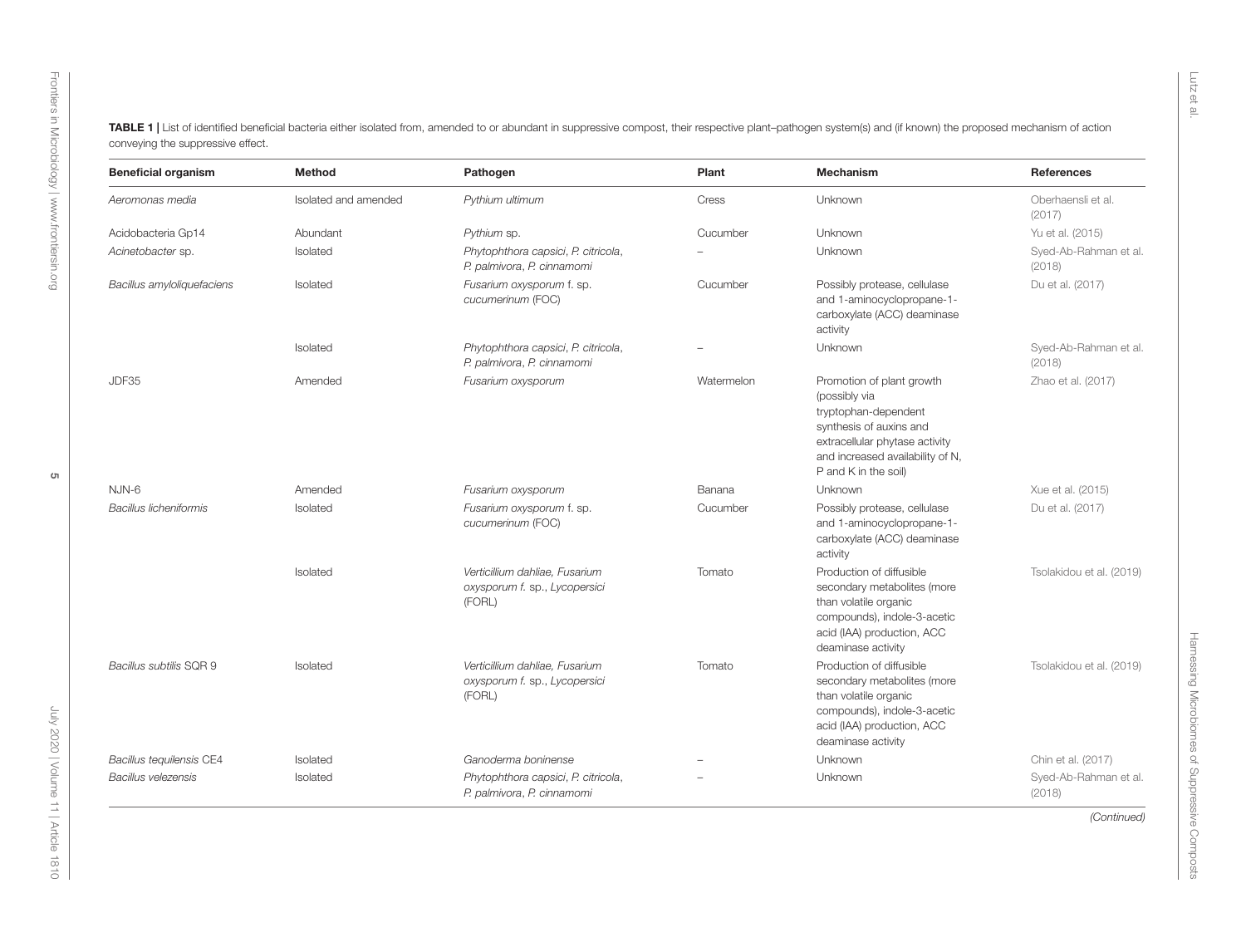| <b>Beneficial organism</b>                | <b>Method</b> | Pathogen                                                                                                                                                                      | Plant                    | Mechanism                                                                                                                                                        | References                |
|-------------------------------------------|---------------|-------------------------------------------------------------------------------------------------------------------------------------------------------------------------------|--------------------------|------------------------------------------------------------------------------------------------------------------------------------------------------------------|---------------------------|
| Burkholderia spp.                         | Abundant      | Rosellinia necatrix                                                                                                                                                           | Avocado                  | Unknown                                                                                                                                                          | Vida et al. (2016)        |
| Chryseobacterium sp.                      | Isolated      | Verticillium dahliae, Fusarium<br>oxysporum f. sp., Lycopersici<br>(FORL)                                                                                                     | Tomato                   | Production of diffusible secondary<br>metabolites (more than volatile<br>organic compounds),<br>indole-3-acetic acid (IAA)<br>production, ACC deaminase activity | Tsolakidou et al. (2019)  |
| Enterobacter spp.                         | Abundant      | Pythium sp.                                                                                                                                                                   | Cucumber                 | Unknown                                                                                                                                                          | Chen et al. (2012)        |
|                                           | Isolated      | Verticillium dahliae, Fusarium<br>oxysporum f. sp., Lycopersici<br>(FORL)                                                                                                     | Tomato                   | Production of diffusible secondary<br>metabolites (more than volatile<br>organic compounds),<br>indole-3-acetic acid (IAA)<br>production, ACC deaminase activity | Tsolakidou et al. (2019)  |
| Enterobacter cloacae subsp. dissolvens B3 | Isolated      | Ganoderma boninense                                                                                                                                                           | $\overline{\phantom{a}}$ | <b>Unknown</b>                                                                                                                                                   | Chin et al. (2017)        |
| Flavobacterium balustinum                 | Amended       | Rhizoctonia                                                                                                                                                                   | <b>Bark</b>              | Unknown                                                                                                                                                          | Kwok et al. (1987)        |
| Lechevalieria sp.                         | Isolated      | Fusarium oxysporum f. sp.<br>melonis, Phytophthora<br>cinnamomi, Pythium<br>debaryanum, Sclerotinia<br>sclerotiorum, Thanatephorus<br>cucumeris, Agrobacterium<br>tumefaciens |                          | Possibly synthesis of antibiotic<br>compounds                                                                                                                    | Cuesta et al. (2012)      |
| Nocardiopsis spp.                         | Abundant      | Rhizocotnia solani, Sclerotinia<br>minor                                                                                                                                      | Cress                    | Unknown                                                                                                                                                          | Scotti et al. (2020)      |
| Ochrobactrum sp.                          | Isolated      | Verticillium dahliae, Fusarium<br>oxysporum f. sp. Lycopersici<br>(FORL)                                                                                                      | Tomato                   | Production of diffusible secondary<br>metabolites (more than volatile<br>organic compounds),<br>indole-3-acetic acid (IAA)<br>production, ACC deaminase activity | Tsolakidou et al. (2019)  |
| Paenibacillus polymyxa                    | Isolated      | Fusarium oxysporum f. sp.<br>cucumerinum (FOC)                                                                                                                                | Cucumber                 | Possibly protease, cellulase and 1-<br>aminocyclopropane-1-carboxylate<br>(ACC) deaminase activity                                                               | Du et al. (2017)          |
| Pseudomonas spp.                          | Abundant      | Pythium sp.                                                                                                                                                                   | Cucumber                 | Unknown                                                                                                                                                          | Chen et al. (2012)        |
|                                           | Abundant      | Rhizocotnia solani, Sclerotinia<br>minor                                                                                                                                      | Cress                    | Unknown                                                                                                                                                          | Scotti et al. (2020)      |
|                                           | Abundant      | Rosellinia necatrix                                                                                                                                                           | Avocado                  | Unknown                                                                                                                                                          | Vida et al. (2016)        |
| Serratia marcescens                       | Isolated      | Fusarium oxysporum f. sp.<br>radicis-lycopersici (FORL)                                                                                                                       | Tomato                   | Unknown                                                                                                                                                          | Kavroulakis et al. (2010) |
|                                           |               |                                                                                                                                                                               |                          |                                                                                                                                                                  | (Continued)               |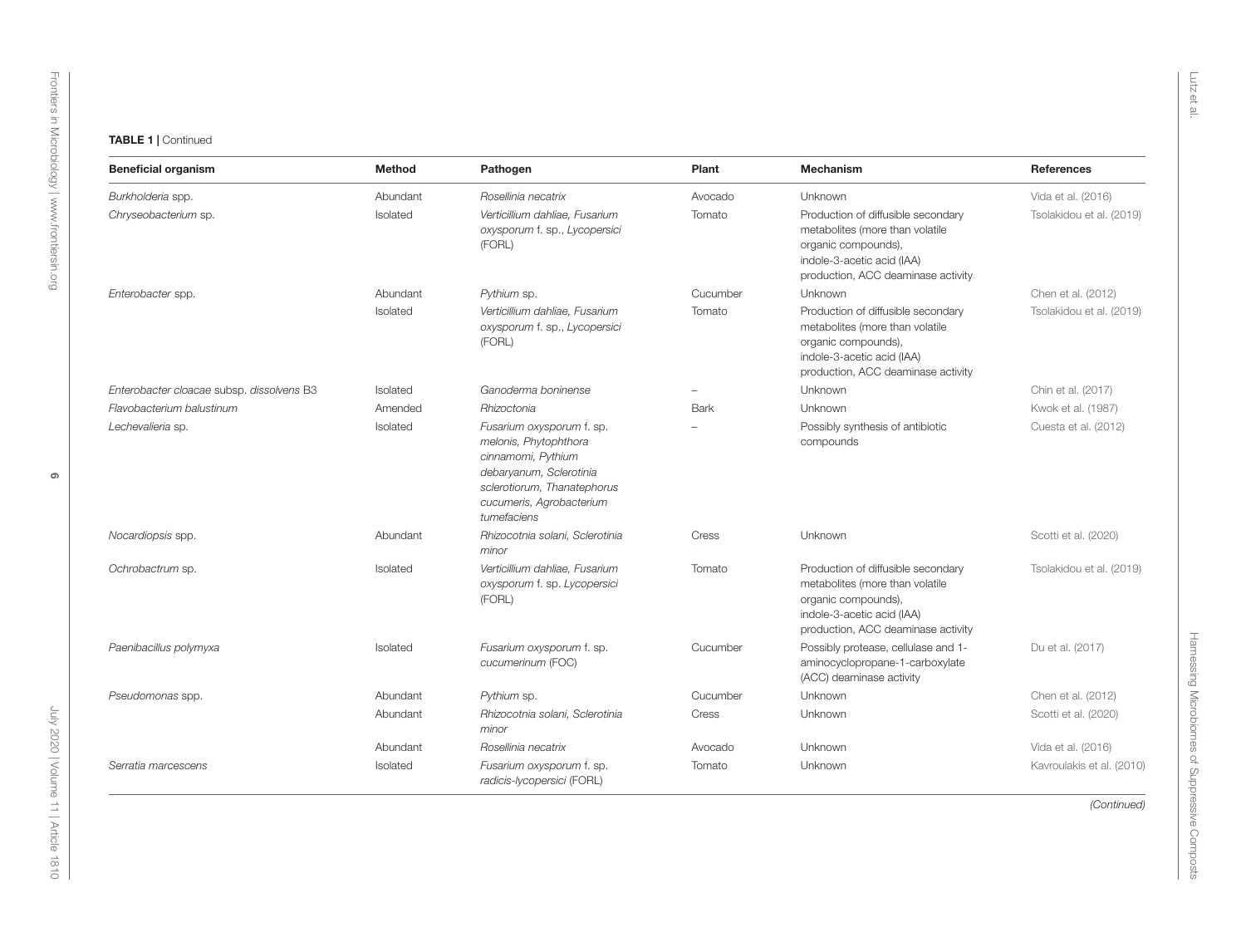| <b>Beneficial organism</b>      | <b>Method</b> | Pathogen                                                                                                                                                                   | Plant  | Mechanism                                                                                                                                                        | References               |
|---------------------------------|---------------|----------------------------------------------------------------------------------------------------------------------------------------------------------------------------|--------|------------------------------------------------------------------------------------------------------------------------------------------------------------------|--------------------------|
| Stenotrophomonas maltophilia    | Isolated      | Verticillium dahliae, Fusarium<br>oxysporum f. sp. Lycopersici<br>(FORL)                                                                                                   | Tomato | Production of diffusible secondary<br>metabolites (more than volatile<br>organic compounds),<br>indole-3-acetic acid (IAA)<br>production, ACC deaminase activity | Tsolakidou et al. (2019) |
| Streptomyces albogriseolus      | Isolated      | Fusarium oxysporum f. sp. melonis,<br>Phytophthora cinnamomi, Pythium<br>debaryanum, Sclerotinia<br>sclerotiorum, Thanatephorus<br>cucumeris, Agrobacterium<br>tumefaciens |        | Possibly synthesis of antibiotic<br>compounds                                                                                                                    | Cuesta et al. (2012)     |
| Streptomyces aureoverticillatus | Isolated      | Fusarium oxysporum f. sp. melonis,<br>Phytophthora cinnamomi, Pythium<br>debaryanum, Sclerotinia<br>sclerotiorum, Thanatephorus<br>cucumeris, Agrobacterium<br>tumefaciens |        | Possibly synthesis of antibiotic<br>compounds                                                                                                                    | Cuesta et al. (2012)     |
| Streptomyces coeruleorubidus    | Isolated      | Fusarium oxysporum f. sp. melonis,<br>Phytophthora cinnamomi, Pythium<br>debaryanum, Sclerotinia<br>sclerotiorum, Thanatephorus<br>cucumeris, Agrobacterium<br>tumefaciens |        | Possibly synthesis of antibiotic<br>compounds                                                                                                                    | Cuesta et al. (2012)     |
| Streptomyces griseoruber        | Isolated      | Fusarium oxysporum f. sp. melonis,<br>Phytophthora cinnamomi, Pythium<br>debaryanum, Sclerotinia<br>sclerotiorum, Thanatephorus<br>cucumeris, Agrobacterium<br>tumefaciens |        | Possibly synthesis of antibiotic<br>compounds                                                                                                                    | Cuesta et al. (2012)     |
| Streptomyces lusitanus          | Isolated      | Fusarium oxysporum f. sp. melonis,<br>Phytophthora cinnamomi, Pythium<br>debaryanum, Sclerotinia<br>sclerotiorum, Thanatephorus<br>cucumeris, Agrobacterium<br>tumefaciens |        | Possibly synthesis of antibiotic<br>compounds                                                                                                                    | Cuesta et al. (2012)     |
| Streptomyces variegatus         | Isolated      | Fusarium oxysporum f. sp. melonis,<br>Phytophthora cinnamomi, Pythium<br>debaryanum, Sclerotinia<br>sclerotiorum, Thanatephorus<br>cucumeris, Agrobacterium<br>tumefaciens |        | Possibly synthesis of antibiotic<br>compounds                                                                                                                    | Cuesta et al. (2012)     |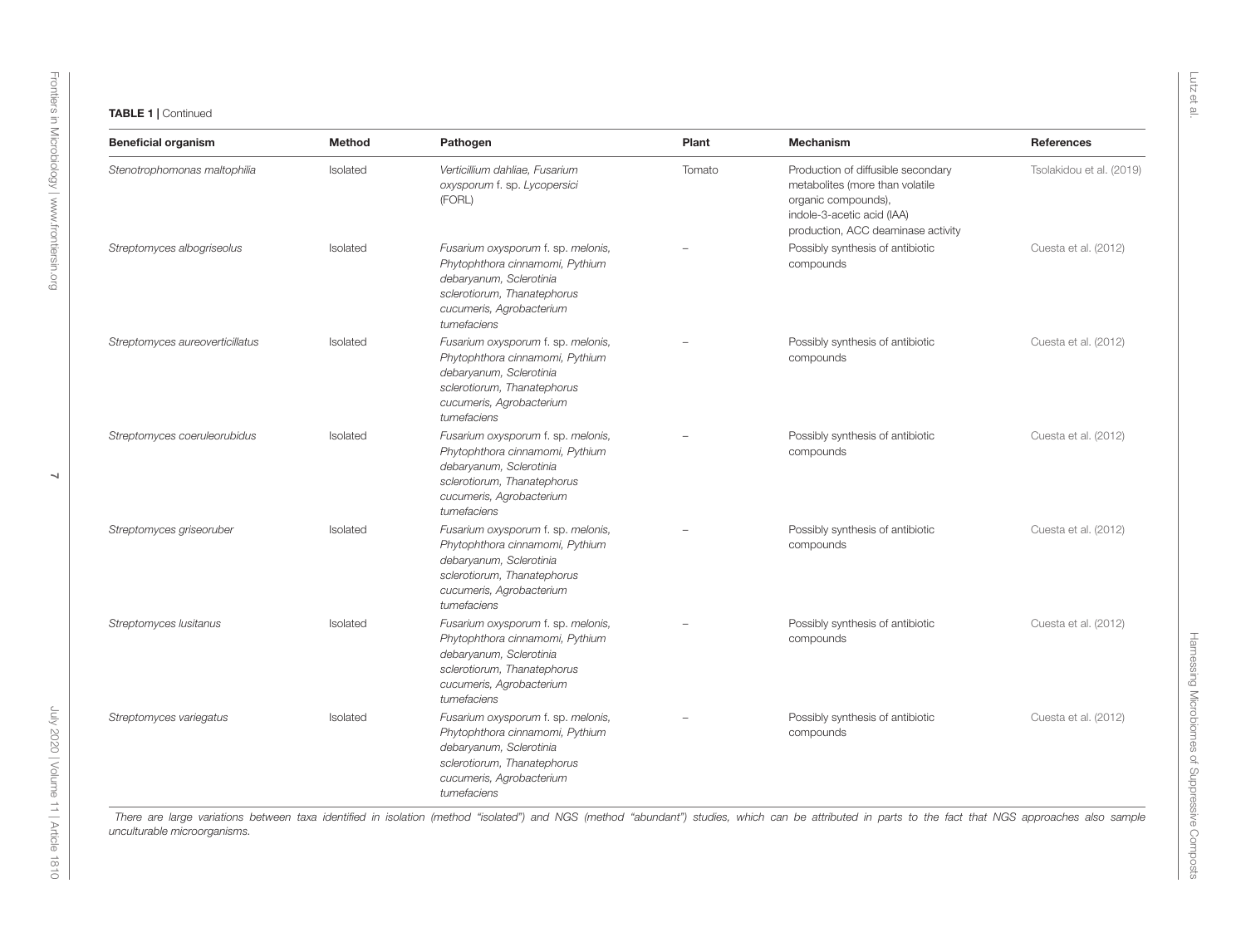| <b>Beneficial organism</b>              | <b>Method</b>        | <b>Pathogen/Parasite</b>                                                                  | Plant              | <b>Mechanism</b>                                                                                                                       | <b>References</b>              |
|-----------------------------------------|----------------------|-------------------------------------------------------------------------------------------|--------------------|----------------------------------------------------------------------------------------------------------------------------------------|--------------------------------|
| Coniothyrium minitans                   | Amended              | Sclerotinia minor                                                                         | Lettuce            | Possibly nutrient/space<br>competition                                                                                                 | Rabeendran<br>et al. (2006)    |
| Cystobasidiomycetes                     | Abundant             | Pythium sp.                                                                               | Cucumber           | Unknown                                                                                                                                | Yu et al. (2015)               |
| Dothideomycetes                         | Abundant             | Rosellinia necatrix                                                                       | Avocado            | Unknown                                                                                                                                | Vida et al.<br>(2016)          |
| Non-pathogenic Fusarium<br>oxysporum    | Amended              | Rhizoctonia solani                                                                        | Carnation          | Unknown                                                                                                                                | Postma et al.<br>(2003)        |
|                                         | Abundant             | Phythohthora nicotinanae                                                                  | Pepper             | Unknown                                                                                                                                | Blaya et al.<br>(2016)         |
| Non-pathogenic Pythium<br>sp. RB II     | Isolated and amended | Pythium mamillatum,<br>Pythium pyrilobum,<br>Pythium irregular,<br>Phytophthora cinnamomi | Rooibos            | Possibly nutrient competition                                                                                                          | Bahramisharif<br>et al. (2013) |
| Non-pathogenic Pythium<br>acanthicum    | Isolated and amended | Pythium mamillatum,<br>Pythium pyrilobum,<br>Pythium irregular,<br>Phytophthora cinnamomi | Rooibos            | Possibly nutrient competition                                                                                                          | Bahramisharif<br>et al. (2013) |
| Non-pathogenic Pythium<br>cederbergense | Isolated and amended | Pythium mamillatum,<br>Pythium pyrilobum,<br>Pythium irregular,<br>Phytophthora cinnamomi | Rooibos            | Possibly nutrient competition                                                                                                          | Bahramisharif<br>et al. (2013) |
| Trichoderma asperellum                  | Amended              | Phytophthora nicotianae                                                                   | Pepper             | Mycoparasitism, antibiosis,<br>nutrient/space competition                                                                              | Ros et al.<br>(2017)           |
|                                         | Isolated and amended | Fusarium oxysporum                                                                        | Tomato             | Unknown                                                                                                                                | Cotxarrera<br>et al. (2002)    |
| T <sub>34</sub>                         | Amended              | Fusarium oxysporum                                                                        | Carnation          | Possibly induction of plant<br>disease resistance, increased<br>root system and available<br>surface area, facilitated water<br>uptake | Sant et al.<br>(2010)          |
| T <sub>34</sub>                         | Amended              | Rhizoctonia solani                                                                        | Cucumber           | Chitinase activity                                                                                                                     | Trillas et al.<br>(2006)       |
| Trichoderma harzianum                   | Amended              | Phytophthora nicotianae                                                                   | Pepper             | Mycoparasitism, antibiosis,<br>nutrient/space competition                                                                              | Ros et al.<br>(2017)           |
|                                         | Amended              | Rhizoctonia solani                                                                        | Radish             | Unknown                                                                                                                                | Nelson (1983)                  |
| Verticillium biguttatum                 | Amended              | Rhizoctonia solani                                                                        | Sugar beet, Potato | Unknown                                                                                                                                | Postma et al.<br>(2003)        |
| Zopfiella                               | Abundant             | Phythohthora nicotinanae                                                                  | Pepper             | Unknown                                                                                                                                | Blaya et al.<br>(2016)         |

<span id="page-7-0"></span>TABLE 2 | List of identified beneficial fungi and oomycetes either isolated from, amended to or abundant in suppressive compost, their respective plant–pathogen system(s) and (if known) the proposed mechanism of action conveying the suppressive effect.

There are large variations between taxa identified in isolation (method "isolated") and NGS (method "abundant") studies, which can be attributed in parts to the fact that NGS approaches also sample unculturable microorganisms.

conveys higher disease suppressiveness than the native compost microbiota.

### CURRENT CHALLENGES AND LIMITATIONS

The application of compost and compost derived microorganisms for disease control entails various challenges and limitations (e.g., pathogen-specificity, unknown mechanisms, temporal variability of the same compost, large microbial diversity, and registration), which will be discussed in the following in detail.

In a large number of studies, a compost suppressive to one pathogen was ineffective or rarely even conducive to other pathogens, which suggests that suppressiveness is often pathogen-specific [\(Bonanomi et al.,](#page-11-4) [2010\)](#page-11-4) and that consortia of beneficial microorganisms may have to be specifically tailored to target different pathogens. Moreover, some pathogens appear to be very enigmatic. For instance, the pathogenicity of R. solani is still poorly understood despite the enormous number of studies that have aimed to find an effective control agent (total  $n = 670$ ;  $n = 272$  for composts) [\(Bonanomi et al.,](#page-11-4) [2010\)](#page-11-4). In general, most experiments have been conducted on fungal and oomycete pathogens so far [\(Noble,](#page-13-3) [2011\)](#page-13-3).

The ability of certain composts to suppress diseases does not only vary across pathogens [\(Scheuerell et al.,](#page-14-25) [2005;](#page-14-25) [Termorshuizen et al.,](#page-14-3) [2006\)](#page-14-3), but even when using composts of very similar composition and at the same inclusion rate (volume compost/volume substrate) [\(Noble and Coventry,](#page-13-1)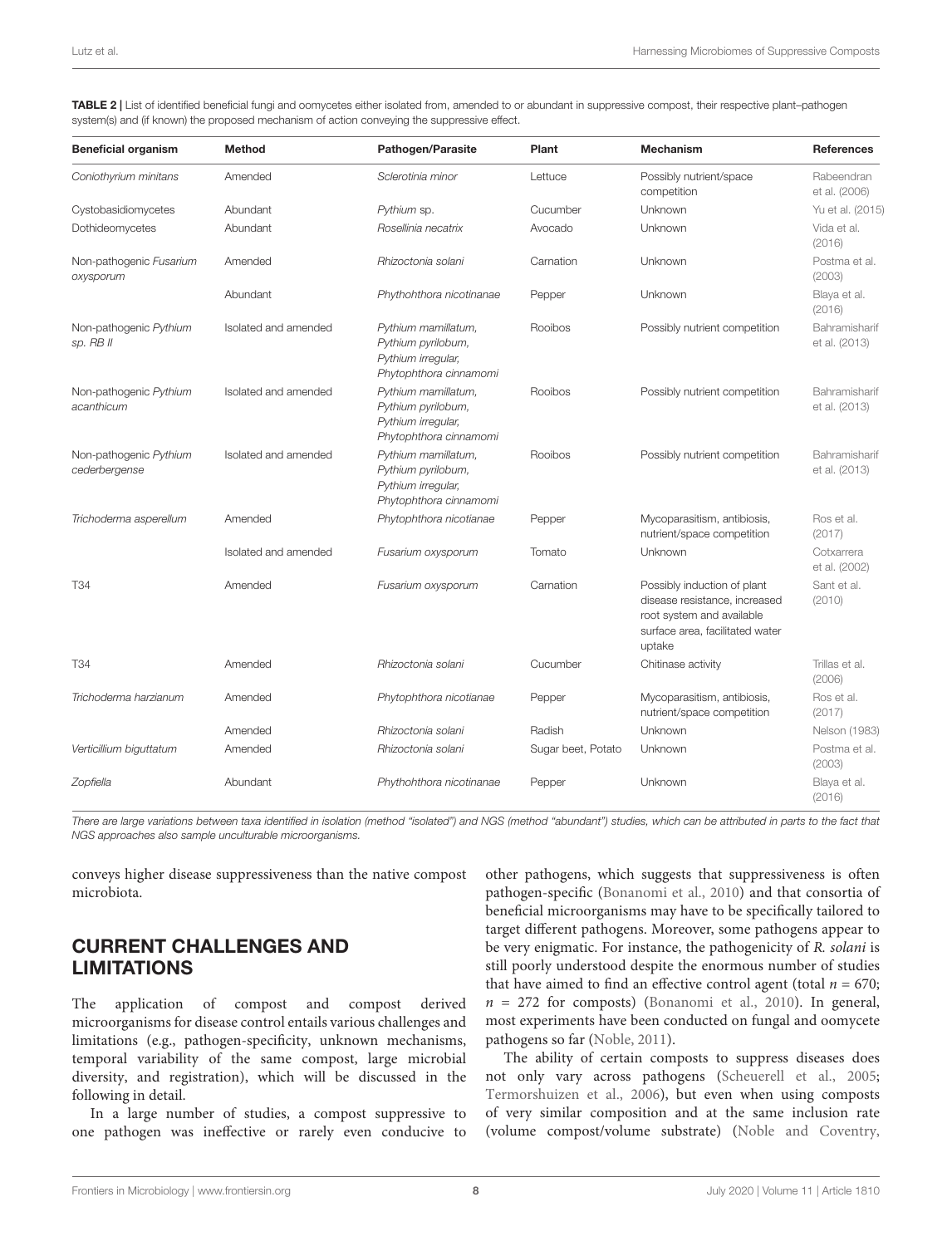[2005\)](#page-13-1). This variability impairs repeatability and reliability of experiments even if they are performed with highly similar batches of compost. This most likely can be attributed to the enormous variability of compost characteristics and the impossibility of obtaining composts with a standardized (i.e., identical) composition, as well as to changes in the microbial composition over time and during storage [\(van Rijn et al.,](#page-14-26) [2007\)](#page-14-26). The enormous diversity of the microbial compost communities poses big challenges for the identification of potential beneficial strains and consortia. Furthermore, it is challenging to identify direct, and in particular, indirect interactions among microbes jointly contributing to disease suppression [\(Chen et al.,](#page-12-25) [2012\)](#page-12-25). A large proportion of the compost microbes may not be involved in obvious binary interactions (e.g., pathogen – antagonist), but rather influence interactions between other organisms (i.e., tritagonists) [\(Freimoser et al.,](#page-12-34) [2016\)](#page-12-34). In order to develop individual strains or combinations of strains into biological control products, they first need to be isolated and for a large part of them this is not possible due to very specific or unknown requirements for successful cultivation (see section "An Integrated Strategy to Harness Compost Microbiomes for Plant Protection"). Furthermore, their registration as biopesticides (in the class of microbial pesticides) is required. The prerequisites for their registration can vary across countries and can be laborious, which further hampers their commercialization. Since these strains originate from compost, which has experienced elevated temperatures during the composting process, they often show a high heat resistance and can be very persistent [\(Jurado et al.,](#page-13-28) [2014\)](#page-13-28). As for any other biocontrol strain, questions related to biosafety and in particular the potential to colonize mammalian hosts have to be carefully studied. Despite the necessity to ensure biosafety, data requirements to register microbial biocontrol agents in the European Union are extensive, time-consuming and expensive [\(Köhl et al.,](#page-13-29) [2019\)](#page-13-29), thus detaining companies from submitting registration dossiers and resulting in very low numbers of newly approved microbial biocontrol organisms. In the case of synthetic microbial consortia, each single strain has to be approved by authorities, which even multiplies hurdles for registration. In other countries like the United States, more tailored registration procedures result in many more newly approved microbial biocontrol organisms [\(Köhl et al.,](#page-13-29) [2019\)](#page-13-29). Striving for similar procedures in the European Union by the biocontrol industry has not been successful so far [\(Anonymous,](#page-11-15) [2018;](#page-11-15) [Köhl et al.,](#page-13-29) [2019\)](#page-13-29).

Considering the complex nature of composts, a multitude of factors likely contributes to suppressiveness. So far, no defined set of taxa has explained disease suppression and their composition will likely be context (host, pathogen, soil, or substrate) dependent. We consider an integrated systems approach very promising to overcome these challenges and outline such an approach in the following section. Possible important outcomes of such a systems approach may include identification and isolation of new biocontrol strains and their mode of action, development of microbial consortia with suppressiveness superior to single strains, development of diagnostic tools to allow a targeted application of composts

against soil-borne diseases, and the development of strategies to selectively promote key microbial organisms in composts.

## AN INTEGRATED STRATEGY TO HARNESS COMPOST MICROBIOMES FOR PLANT PROTECTION

In order to establish a basis to increasingly harness compost microbiomes for plant protection, we propose an integrated systems approach (**[Figure 1](#page-9-0)**). This approach combines the power of experiments and functional assays (**[Figure 1](#page-9-0)**, yellow boxes), and the value of a growing collection of isolated strains (**[Figure 1](#page-9-0)**, blue container) with detailed metagenomics studies (i.e., amplicon and shotgun sequencing) to achieve a better understanding of the complex system compost and to identify members of taxa enriched in suppressive composts. Further, this approach includes whole-genome sequencing of potentially suppressive isolates and subsequent functional genomics studies (i.e., comparative genomics, (meta-)transcriptomics, and (meta) proteomics), which can elucidate the mechanisms of action of biocontrol strains and represent a basis to amend composts with optimal strain combinations (biocontrol and plant growth promoting strains) and design specific diagnostic applications (**[Figure 1](#page-9-0)**, green box).

The development of robust functional assays, which allow to accurately evaluate the suppressiveness of compost, is one of the most important tasks. Due to the above mentioned pathogen-specificity of suppressive composts, such assays should be developed for a broad range of plant–pathogen systems [\(Bahramisharif et al.,](#page-11-14) [2013;](#page-11-14) [Oberhaensli et al.,](#page-13-20) [2017\)](#page-13-20), and ideally should be miniaturized to allow sufficient throughput at manageable costs.

Once such robust assays are available, potentially beneficial microorganisms conveying the disease-suppressive effect can be isolated from suppressive composts (**[Figure 1](#page-9-0)**). These strains would largely expand on the rather limited repertoire of suppressive microorganisms that have been described so far (see **[Tables 1](#page-4-0)**, **[2](#page-7-0)**). In order to reduce the extremely high species diversity in composts and substrates/soil that can amount to tens of thousands of operational taxonomic units (OTUs) or exact sequence variants (ESVs), it is likely beneficial to target specific niches, for instance the rhizoplane (i.e., the region where the root surface is in contact with soil). Plants are able to shape their rhizoplane microbiome [\(Hu et al.,](#page-13-30) [2018\)](#page-13-30) and possibly attract microorganisms involved in disease suppression [\(Berendsen et al.,](#page-11-8) [2012\)](#page-11-8). Therefore, isolation experiments targeting the rhizoplane allows researchers to focus on the likely most relevant species (**[Figure 1](#page-9-0)**, orange boxes). For instance, A. media was the dominant species in the rhizoplane of cress grown in a suppressive compost as compared to cress grown in non-suppressive composts. The addition of A. media to non-suppressive compost increased the suppressiveness against P. ultimum [\(Oberhaensli et al.,](#page-13-20) [2017\)](#page-13-20). Importantly, the creation of a collection of rhizoplane strains isolated from protected plants represents a critical first objective of the integrated systems approach and a highly valuable resource not only for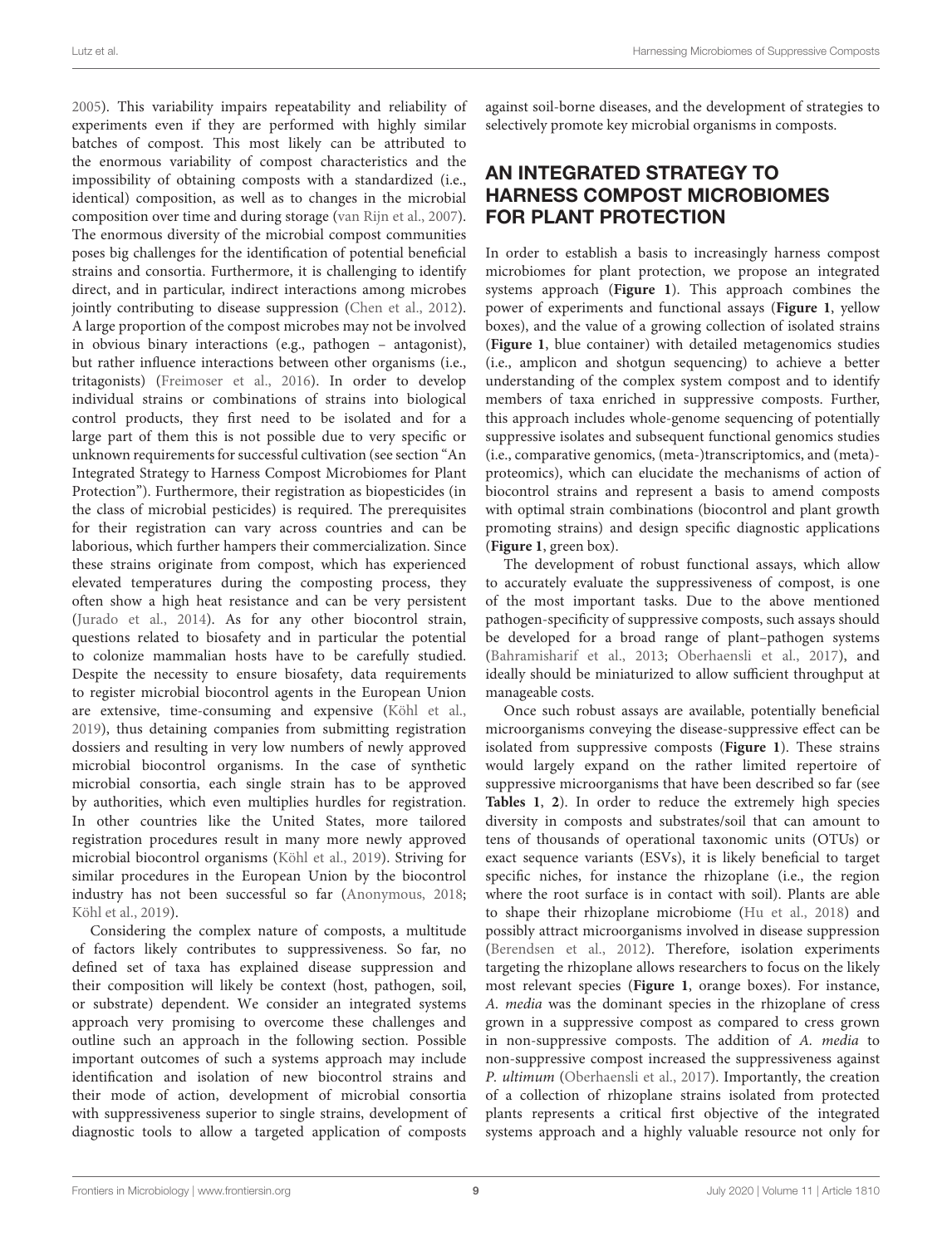

<span id="page-9-0"></span>subsequent functional genomics studies but also for an effort to develop optimized consortia of biocontrol and plant growth promoting strains.

Patterns of differential enrichment in the rhizoplane of protected plants (as observed for A. media) further contribute to the reduction of complexity and prioritization of the potentially most relevant microorganisms. Such an enrichment can also be identified using amplicon-based metagenomic diversity studies (16S, 18S, and ITS), which allow an assessment of the microbial community composition (including unculturable microorganisms) and dynamics for a large number of samples. For instance, [Blaya et al.](#page-11-10) [\(2016\)](#page-11-10) found a higher relative abundance of Ascomycota including the genera Fusarium and Zopfiella in highly suppressive composts against Phytophthora root rot. These microbiome studies can thus also help to further guide efforts to isolate key taxa and choosing the appropriate culturing techniques, as well as the design of synthetic communities (see below).

Controlled lab experiments with isolated and cultured strains (e.g., from the rhizoplane) are a crucial step toward a better understanding of their functional potential. However, the majority of microorganisms appear unculturable using conventional approaches, known as the "great plate count

anomaly" [\(Staley and Konopka,](#page-14-27) [1985\)](#page-14-27). Recent advances in culturomics, i.e., efforts to culture a larger number of isolates from microbiomes [\(Lagier et al.,](#page-13-31) [2018;](#page-13-31) [Sarhan et al.,](#page-14-28) [2019\)](#page-14-28), minimize the gap between the number of culturable species and the actual microbial richness and can even identify species that are not detected by sequencing-based approaches [\(Lagier](#page-13-32) [et al.,](#page-13-32) [2012\)](#page-13-32). Culture conditions need to be adapted to the potentially beneficial taxa identified in the sequencing-based microbial community analysis in order to maximize the number of culturable and potentially new bacteria, fungi, and oomycetes. While such culturomics based approaches are challenging, they have greatly expanded the number of strains obtained from the human gut microbiome for example [\(Lagier et al.,](#page-13-31) [2018\)](#page-13-31). A similar approach also enabled the identification of the novel antibiotic teixobactin against Gram-positive bacteria [\(Ling et al.,](#page-13-33) [2015\)](#page-13-33), which was isolated from the previously uncultured soil bacterium Eleftheria terrae that was successfully grown in its natural habitat with a diffusion chamber (i.e., isolation chip) [\(Nichols et al.,](#page-13-34) [2010\)](#page-13-34). Individual strains are then characterized and prioritized according to their suppressiveness in functional assays [\(Hilber-Bodmer et al.,](#page-12-35) [2017\)](#page-12-35). Further, public strain collections may represent a valuable resource to explore the disease-suppressive potential of additional strains from the same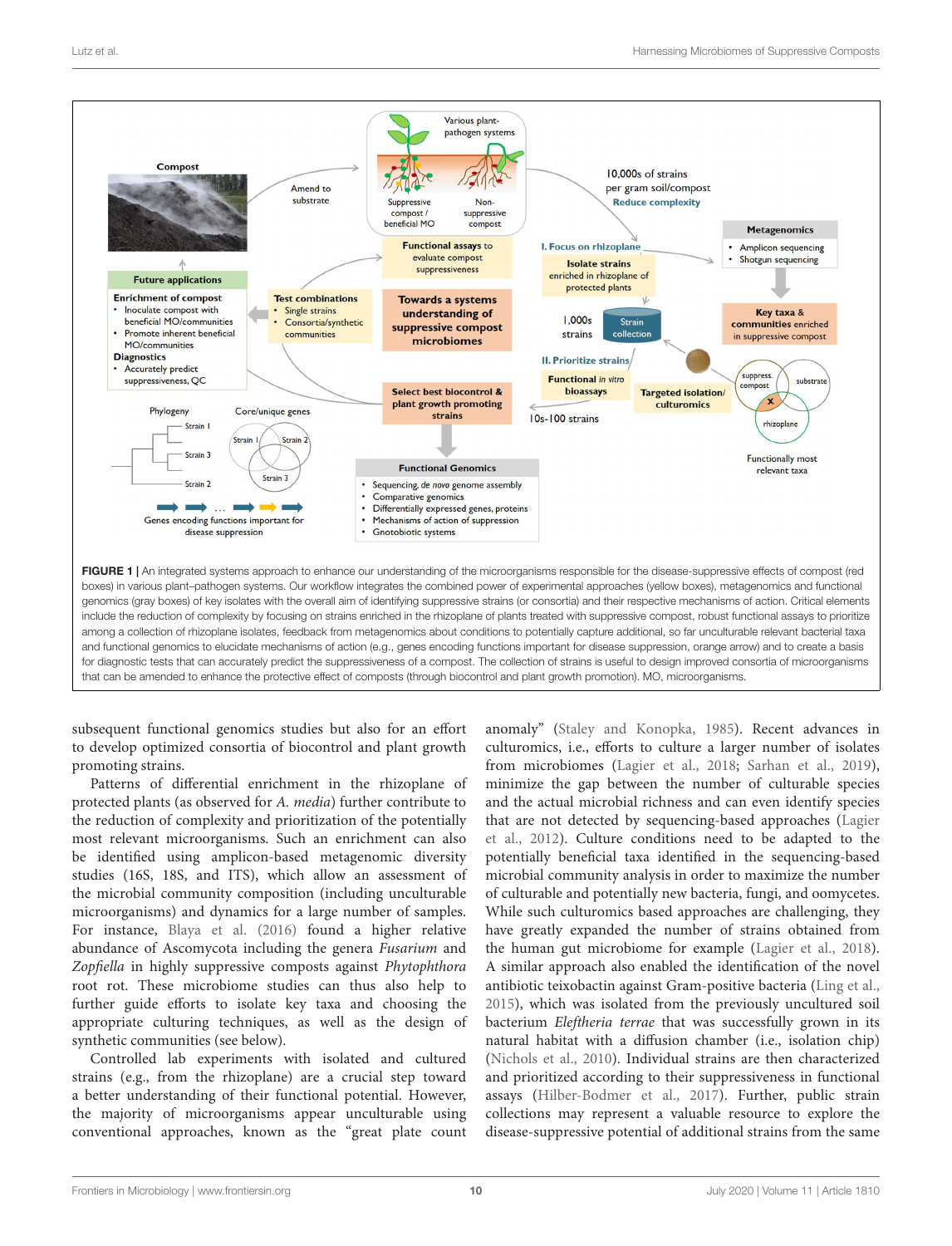species or genus. Eventually, the beneficial strains need to be tested in vivo (i.e., in planta), since several studies have shown that in vitro assays often fail to capture the complexity of a natural system including plant-associated phenotypes [\(Bulgarelli](#page-12-36) [et al.,](#page-12-36) [2013\)](#page-12-36). Since disease suppression likely does not derive from a single strain, these experiments should explore the composition of various consortia to point toward a particularly potent microbial community for plant protection [\(De Vrieze](#page-12-37) [et al.,](#page-12-37) [2018;](#page-12-37) [Tsolakidou et al.,](#page-14-15) [2019\)](#page-14-15). Consortia often result in better plant growth promotion or protection in comparison to single strains [\(Berendsen et al.,](#page-11-9) [2018\)](#page-11-9).

Whole-genome sequencing (using long reads NGS technologies such as Pacific Biosciences and Oxford Nanopore Technologies), complete de novo genome assembly, and genome annotation of the most promising candidates will be the basis for an in-depth elucidation of modes of action and provide important information for predicting metabolic features [\(Schmid et al.,](#page-14-29) [2018\)](#page-14-29). This approach represents an optimal basis for subsequent downstream genome mining and 'omics analyses [\(Dunlap et al.,](#page-12-38) [2013;](#page-12-38) [Van Der Voort et al.,](#page-14-30) [2015;](#page-14-30) [Mullins et al.,](#page-13-35) [2019\)](#page-13-35). Based on these annotated genomes, genes potentially involved in the process of disease suppression, and thus, the respective mechanisms of action underlying a suppressive effect, can be identified. This can entail a genome mining effort to identify genes from gene families already known to play a role in biocontrol (these include volatiles, secretion systems and their effectors, proteases, chitinases, and glucanases). Alternatively, the gene inventories of beneficial strains and closely related non-beneficial strains can be compared using comparative genomics approaches, or even more informative, the genomes of suppressive strains versus the genomes of mutant strains that have lost the ability to suppress a pathogen. For instance, whole-genome sequencing of both wild-type and a pigmentless mutant strain of the antagonist Metschnikowia pulcherrima allowed to identify Snf2 as a regulator of antifungal activity [\(Gore-Lloyd et al.,](#page-12-15) [2019\)](#page-12-15). Thereby, links from the genotype to a phenotype can be suggested, as has been shown in systems for potential biocontrol strains and different host plant varieties [\(De Vrieze et al.,](#page-12-14) [2020\)](#page-12-14). An important approach to reduce the number of candidate genes provided from genome comparisons are transcriptomics studies. If carried out on relevant conditions (e.g., suppression versus no effect), they can help to identify the most relevant differentially expressed genes and allow to generate testable hypotheses about the mechanism of action involved. Ideally such experiments are carried out using gnotobiotic systems, which represent a controlled environment using sterilized substrate, and thus, confounding factors (e.g., other soil microbiome strains) are eliminated [\(Timmusk and Wagner,](#page-14-31) [1999\)](#page-14-31). Such systems allow investigating the interactions between a certain pathogen, the infected plant and the suppressiveness of a beneficial strain. For instance, a well-studied system is the activated ISR in Arabidopsis thaliana caused by rhizosphere inhabiting strains of Pseudomonas fluorescens [\(Bakker et al.,](#page-11-16) [2007\)](#page-11-16). Furthermore, the design and testing of various synthetic communities in these gnotobiotic systems can help explain the observed protection of the plant against the respective pathogen. Further, traits of a consortium in comparison to single strains can

be explored. A drawback of this method is that some suppressive features may only be active under specific environmental conditions. For instance, several microbial antagonists decrease their chitinase production in the presence of simple sugars [\(de la](#page-12-39) [Cruz et al.,](#page-12-39) [1993;](#page-12-39) [Lorito,](#page-13-36) [1993;](#page-13-36) [Gupta et al.,](#page-12-40) [1995\)](#page-12-40). Thus, in order to efficiently employ suppressive strains, the appropriate abiotic and biotic conditions need to be known.

Targeted functional [\(Dougherty et al.,](#page-12-41) [2012;](#page-12-41) [Yeh et al.,](#page-14-32) [2013\)](#page-14-32) or shotgun metagenomic approaches can further inform about potential community functions. For instance, new glycoside hydrolases, which play important roles in degradation of biomass, were discovered in a microbial compost community using shotgun metagenomics [\(Dougherty et al.,](#page-12-41) [2012\)](#page-12-41). Similarly, compost metagenomes can be mined for genes potentially involved in disease suppression based on homologous genes in databases. Genes with suppressive traits can then be used as markers to screen composts for their disease suppression potential.

In order to elucidate actual functional activity, metatranscriptomics, in this case of the entire community instead of isolated strains, is a promising technology. It can significantly reduce the complexity by targeting the expressed genes rather than the entire genetic information that is contained in a metagenome. This has been successfully demonstrated in soil studies [\(Shrestha et al.,](#page-14-33) [2009;](#page-14-33) [Hultman et al.,](#page-13-37) [2015\)](#page-13-37) and in a time-series of a composting process [\(Antunes et al.,](#page-11-12) [2016\)](#page-11-12). A comparison of gene expression profiles of suppressive and nonsuppressive composts could provide a better understanding of the underlying mechanisms of disease suppression. Proteomics is another promising technology for future compost studies since it provides more accurate data about the expression, modification and interaction status of the actual players that carry out most functions in cells, i.e., the proteins [\(Ahrens et al.,](#page-11-17) [2010;](#page-11-17) [Aebersold and Mann,](#page-11-18) [2016\)](#page-11-18). In this context, meta-proteomic studies could further extend the functional data sets collected from compost microbiomes. Although such an approach still presents considerable challenges for highly complex microbiomes such as soils and composts, they have the potential to link microbial community compositions and functions [\(Wilmes and](#page-14-34) [Bond,](#page-14-34) [2006\)](#page-14-34). For instance, [Liu et al.](#page-13-38) [\(2015\)](#page-13-38) elucidated the main biodegradation pathways in a composting system and could link them to specific organisms. Similarly, proteins involved in disease suppression could be attributed to beneficial organisms in suppressive compost. Notably, a meta-proteomic analysis will largely benefit from the growing inventory of whole genome sequences from well-characterized entries of strain collections, as this will allow creating better protein search databases, for which the genomic sequence information is required. With complete genomes in hand, proteogenomics [\(Omasits et al.,](#page-13-39) [2017\)](#page-13-39) will be instrumental to identify as of yet missed biocontrol genes such as short lipopeptides [\(Van Der Voort et al.,](#page-14-30) [2015\)](#page-14-30) allowing to further extend the inventory of the genetic determinants of antagonism. Finally, the analysis of the metabolome represents an important aspect to monitor the ultimate response of an organism to its environment. Metabolites are conserved across taxa and can therefore be investigated even if no reference genomes are available. Thus, metabolomics represents another powerful tool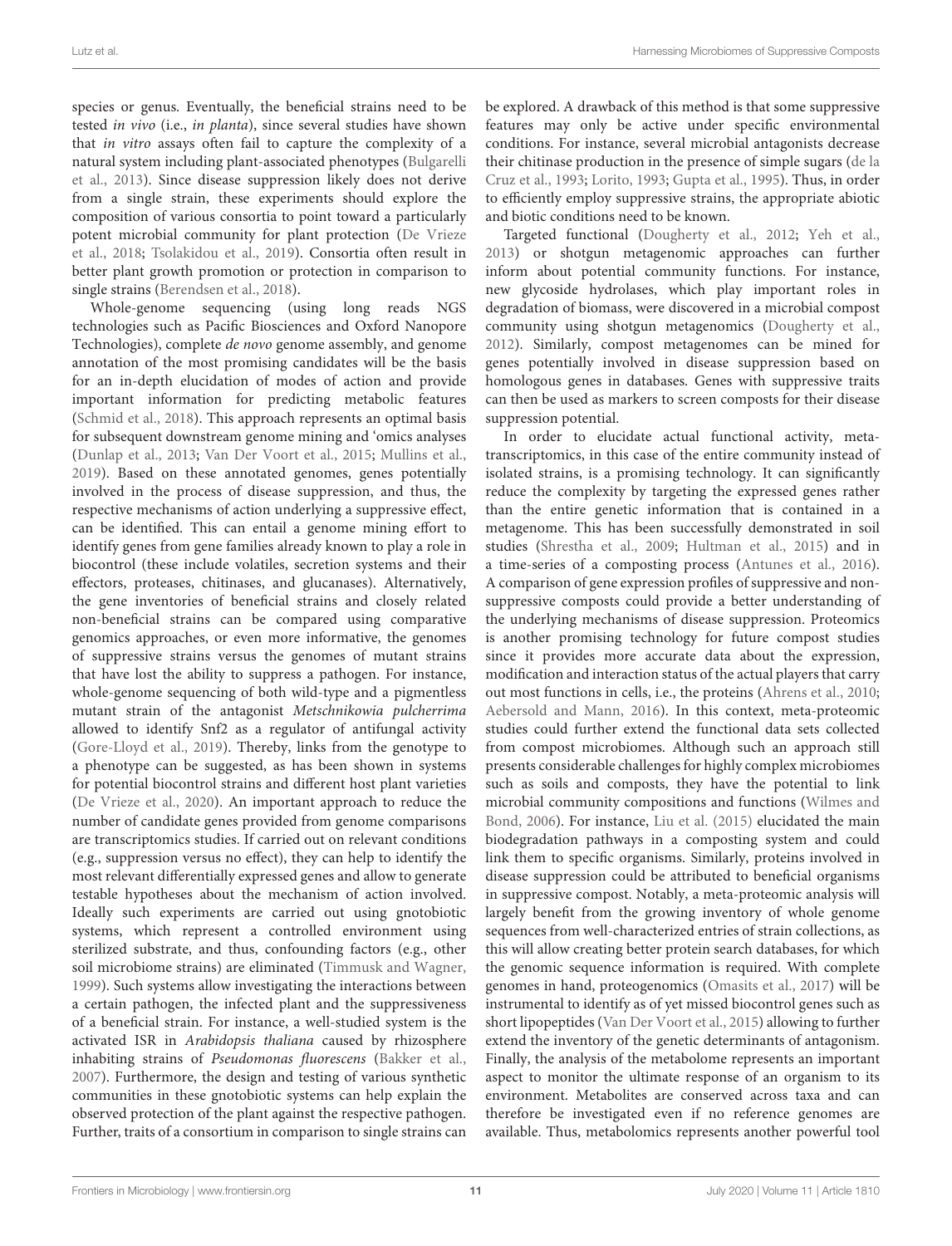for the identification of disease-suppressive mechanisms. For instance, [Vinci et al.](#page-14-35) [\(2018\)](#page-14-35) showed an enhanced phosphorus and nutrient uptake in maize leaves, and thus improved photosynthetic activity, when treated with B. amyloliquefaciens in combination with composts.

Ultimately, the combined information gained from the described approaches will help to develop specific diagnostic tests that can predict the suppressive potential of a given compost for individual plant–pathogen systems, which would further advance the large-scale application of composts to suppress soil-borne diseases. A combined approach including bioassays, metagenomics, strain collections and subsequent sequencing and functional genomics of key isolates is crucial. While metagenomic studies can find patterns in microbial community structures, and thus, can point toward potentially beneficial taxa, isolates with suppressive traits are indispensable for conducting controlled experiments and building up a collection of strains from various plant– pathogen systems. These compost strain collections form the basis to identify consortia of beneficial microorganisms that act synergistically to achieve an overall enhanced biocontrol effect.

In conclusion, the application of compost for disease suppression has a huge potential. However, so far the overall number of isolated strains with documented suppressive effects is rather low and the interactions between the beneficial microbiota, pathogens, and host plants, as well as the mechanisms of action

### **REFERENCES**

- <span id="page-11-7"></span>Abächerli, F., Baier, U., Berner, F., Bosshard, C., Fuchs, J., Galli, U., et al. (2010). "Schweizerische Qualitätsrichtlinie 2010 der Branche für Kompost und Gärgut," in Qualitätsrichtlinie 2010 für Kompost und Gärgut, eds ARGE Inspektorat der Kompostier-und Vergärbranche der Schweiz (Bern-Switzerland: Inspektoratskommission der Kompostier- und Vergärbranche der Schweiz).
- <span id="page-11-2"></span>Abawi, G. S., and Widmer, T. L. (2000). Impact of soil health management practices on soilborne pathogens, nematodes and root diseases of vegetable crops. Appl. Soil Ecol. 15, 37–47. [doi: 10.1016/s0929-1393\(00\)](https://doi.org/10.1016/s0929-1393(00)00070-6) [00070-6](https://doi.org/10.1016/s0929-1393(00)00070-6)
- <span id="page-11-18"></span>Aebersold, R., and Mann, M. (2016). Mass-spectrometric exploration of proteome structure and function. Nature 537, 347–355. [doi: 10.1038/nature19949](https://doi.org/10.1038/nature19949)
- <span id="page-11-0"></span>Agrios, G. N. (2005). Plant Pathology. Amsterdam: Elsevier.
- <span id="page-11-17"></span>Ahrens, C. H., Brunner, E., Qeli, E., Basler, K., and Aebersold, R. (2010). Generating and navigating proteome maps using mass spectrometry. Nat. Rev. Mol. Cell Biol. 11, 789–801. [doi: 10.1038/nrm2973](https://doi.org/10.1038/nrm2973)
- <span id="page-11-11"></span>Aldahmani, J. H., Abbasi, P. A., Sahin, F., Hoitink, H. A. J., and Miller, S. A. (2005). Reduction of bacterial leaf spot severity on radish, lettuce, and tomato plants grown in compost-amended potting mixes. Can. J. Plant Pathol. 27, 186–193. [doi: 10.1080/07060660509507215](https://doi.org/10.1080/07060660509507215)
- <span id="page-11-1"></span>Andika, I. B., Kondo, H., and Sun, L. (2016). Interplays between soil-borne plant viruses and RNA silencing-mediated antiviral defense in roots. Front. Microbiol. 7:1458. [doi: 10.3389/fmicb.2016.01458](https://doi.org/10.3389/fmicb.2016.01458)
- <span id="page-11-15"></span>Anonymous (2018). IBMA White Paper. New EU Regulatory Framework for Bioprotection Agents. IBMA Vision on How to Improve Regulation in the European Union. Brighton: International Biocontrol Manufacturer Association (IBMA).
- <span id="page-11-13"></span>Antoniou, A., Tsolakidou, M.-D., Stringlis, I. A., and Pantelides, I. S. (2017). Rhizosphere microbiome recruited from a suppressive compost improves plant fitness and increases protection against vascular wilt pathogens of tomato. Front. Plant Sci. 8:2022. [doi: 10.3389/fpls.2017.02022](https://doi.org/10.3389/fpls.2017.02022)

are mostly unknown. A deeper mechanistic understanding will allow to develop tailored solutions for specific phytosanitary problems, for example, by testing composts for suitable microbial compositions or by targeted enrichment with microorganisms adapted for the respective application.

## DATA AVAILABILITY STATEMENT

All relevant data is contained within the article.

## AUTHOR CONTRIBUTIONS

SL wrote the manuscript with substantial input from BT (compost background), FF (mechanism of action), and CA (functional genomics). TO carried out the initial literature search and created the final figure with CA. JM, JF, FW, and TO provided critical feedback to improve the manuscript. All authors contributed to the figure, tables, and literature search. All authors contributed to the article and approved the submitted version.

## FUNDING

We would like to acknowledge funding from the Swiss Federal Office for Agriculture (FOAG) (grant 627000840).

- <span id="page-11-12"></span>Antunes, L. P., Martins, L. F., Pereira, R. V., Thomas, A. M., Barbosa, D., Lemos, L. N., et al. (2016). Microbial community structure and dynamics in thermophilic composting viewed through metagenomics and metatranscriptomics. Sci. Rep. 6:38915.
- <span id="page-11-14"></span>Bahramisharif, A., Lamprecht, S. C., Calitz, F., and McLeod, A. (2013). Suppression of Pythium and Phytophthora damping-off of rooibos by compost and a combination of compost and nonpathogenic Pythium Taxa. Plant Dis. 97, 1605–1610. [doi: 10.1094/pdis-04-13-0360-re](https://doi.org/10.1094/pdis-04-13-0360-re)
- <span id="page-11-3"></span>Bailey, K. L., and Lazarovits, G. (2003). Suppressing soil-borne diseases with residue management and organic amendments. Soil Tillage Res. 72, 169–180. [doi: 10.1016/s0167-1987\(03\)00086-2](https://doi.org/10.1016/s0167-1987(03)00086-2)
- <span id="page-11-16"></span>Bakker, P. A. H. M., Pieterse, C. M. J., and van Loon, L. C. (2007). Induced systemic resistance by fluorescent Pseudomonas spp. Phytopathology 97, 239–243. [doi:](https://doi.org/10.1094/phyto-97-2-0239) [10.1094/phyto-97-2-0239](https://doi.org/10.1094/phyto-97-2-0239)
- <span id="page-11-8"></span>Berendsen, R. L., Pieterse, C. M. J., and Bakker, P. A. H. M. (2012). The rhizosphere microbiome and plant health. Trends Plant Sci. 17, 478–486. [doi: 10.1016/j.](https://doi.org/10.1016/j.tplants.2012.04.001) [tplants.2012.04.001](https://doi.org/10.1016/j.tplants.2012.04.001)
- <span id="page-11-9"></span>Berendsen, R. L., Vismans, G., Yu, K., Song, Y., de Jonge, R., Burgman, W. P., et al. (2018). Disease-induced assemblage of a plant-beneficial bacterial consortium. ISME J. 12, 1496–1507. [doi: 10.1038/s41396-018-0093-1](https://doi.org/10.1038/s41396-018-0093-1)
- <span id="page-11-10"></span>Blaya, J., Marhuenda, F. C., Pascual, J. A., and Ros, M. (2016). Microbiota characterization of compost using omics approaches opens new perspectives for Phytophthora root rot control. PLoS One 11:e0158048. [doi: 10.1371/journal.](https://doi.org/10.1371/journal.pone.0158048) [pone.0158048](https://doi.org/10.1371/journal.pone.0158048)
- <span id="page-11-6"></span>Bollen, G., Volker, D., and Wijnen, A. (1989). Inactivation of soil-borne plant pathogens during small-scale composting of crop residues. Neth. J. Plant Pathol. 95, 19–30. [doi: 10.1007/bf01974281](https://doi.org/10.1007/bf01974281)
- <span id="page-11-4"></span>Bonanomi, G., Antignani, V., Capodilupo, M., and Scala, F. (2010). Identifying the characteristics of organic soil amendments that suppress soilborne plant diseases. Soil Biol. Biochem. 42, 136–144. [doi: 10.1016/j.soilbio.2009.10.012](https://doi.org/10.1016/j.soilbio.2009.10.012)
- <span id="page-11-5"></span>Bonanomi, G., Antignani, V., Pane, C., and Scala, F. (2007). Suppression of soilborne fungal diseases with organic amendments. J. Plant Pathol. 89, 311–324.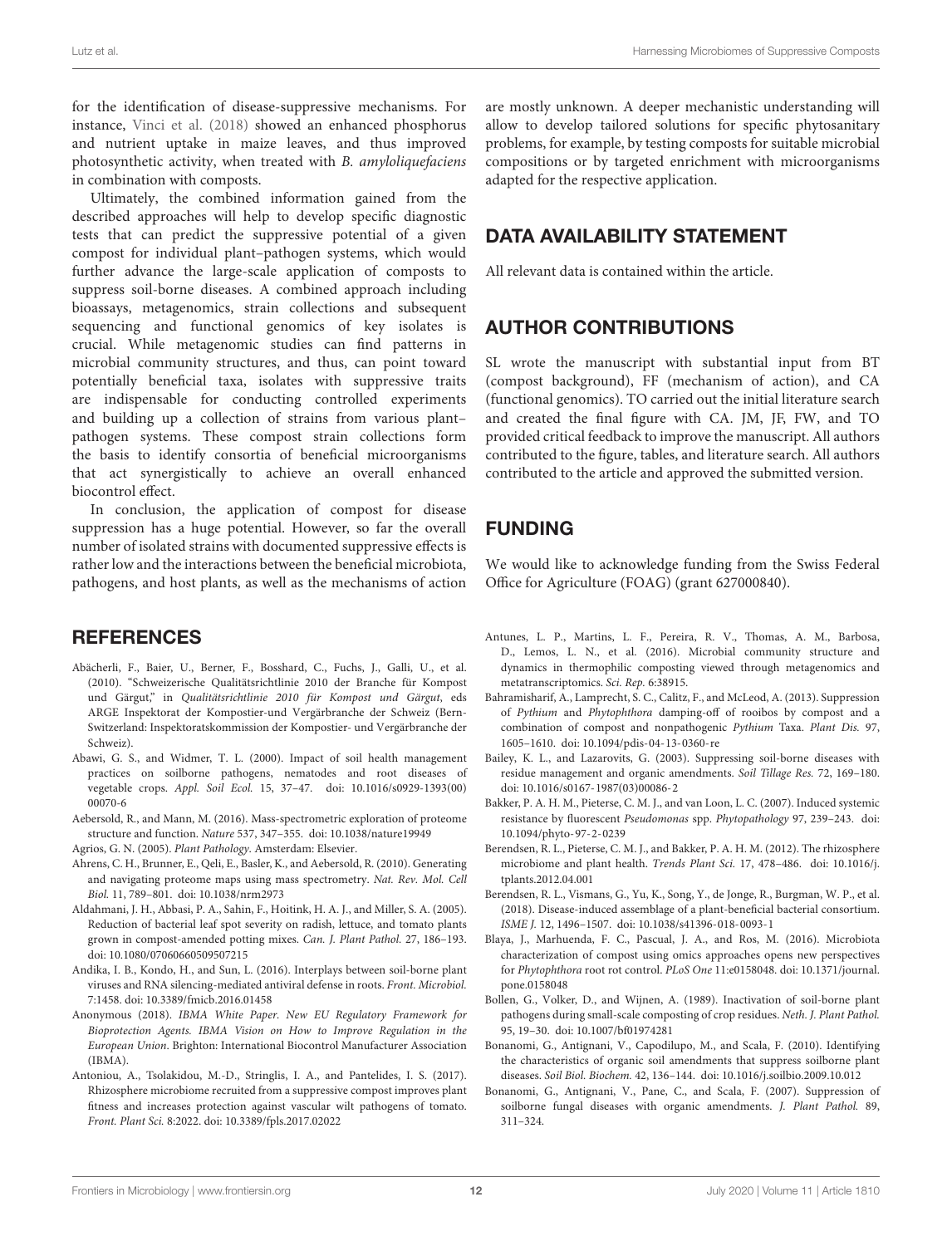- <span id="page-12-20"></span>Bonilla, N., Gutiérrez-Barranquero, J., Vicente, A., and Cazorla, F. (2012). Enhancing soil quality and plant health through suppressive organic amendments. Diversity 4, 475–491. [doi: 10.3390/d4040475](https://doi.org/10.3390/d4040475)
- <span id="page-12-36"></span>Bulgarelli, D., Schlaeppi, K., Spaepen, S., van Themaat, E. V. L., and Schulze-Lefert, P. (2013). Structure and functions of the bacterial microbiota of plants. Annu. Rev. Plant Biol. 64, 807–838. [doi: 10.1146/annurev-arplant-050312-](https://doi.org/10.1146/annurev-arplant-050312-120106) [120106](https://doi.org/10.1146/annurev-arplant-050312-120106)
- <span id="page-12-16"></span>Bundesamt für Landwirtschaft [BLW] (2020). Pflanzenschutzmittelverzeichnis. Available online at: <https://www.psm.admin.ch/de/produkte> (accessed July 8, 2020).
- <span id="page-12-12"></span>Cao, Y., Zhang, Z., Ling, N., Yuan, Y., Zheng, X., Shen, B., et al. (2011). Bacillus subtilis SQR 9 can control Fusarium wilt in cucumber by colonizing plant roots. Biol. Fertil. Soils 47, 495–506. [doi: 10.1007/s00374-011-0556-2](https://doi.org/10.1007/s00374-011-0556-2)
- <span id="page-12-25"></span>Chen, M.-H., Jack, A. L. H., Cristina McGuire, I., and Nelson, E. B. (2012). Seedcolonizing bacterial communities associated with the suppression of Pythium seedling disease in a municipal biosolids compost. Phytopathology 102, 478– 489. [doi: 10.1094/phyto-08-11-0240-r](https://doi.org/10.1094/phyto-08-11-0240-r)
- <span id="page-12-27"></span>Chin, C. F. S., Furuya, Y., Zainudin, M. H. M., Ramli, N., Hassan, M. A., Tashiro, Y., et al. (2017). Novel multifunctional plant growth-promoting bacteria in co-compost of palm oil industry waste. J. Biosci. Bioeng. 124, 506–513. [doi:](https://doi.org/10.1016/j.jbiosc.2017.05.016) [10.1016/j.jbiosc.2017.05.016](https://doi.org/10.1016/j.jbiosc.2017.05.016)
- <span id="page-12-23"></span>Corato, U. D., and De Corato, U. (2019). Use of omic approaches for characterizing microbiota from suppressive compost to control soil-borne plant pathogens. Arch. Phytopathol. Plant Protect. 52, 757–775. [doi: 10.1080/03235408.2018.](https://doi.org/10.1080/03235408.2018.1554199) [1554199](https://doi.org/10.1080/03235408.2018.1554199)
- <span id="page-12-24"></span>Corato, U. D., De Corato, U., Patruno, L., Avella, N., Lacolla, G., and Cucci, G. (2019). Composts from green sources show an increased suppressiveness to soilborne plant pathogenic fungi: relationships between physicochemical properties, disease suppression, and the microbiome. Crop Protect. 124:104870. [doi: 10.1016/j.cropro.2019.104870](https://doi.org/10.1016/j.cropro.2019.104870)
- <span id="page-12-11"></span>Cotxarrera, L., Trillas-Gay, M. I., Steinberg, C., and Alabouvette, C. (2002). Use of sewage sludge compost and Trichoderma asperellum isolates to suppress Fusarium wilt of tomato. Soil Biol. Biochem. 34, 467–476. [doi: 10.1016/s0038-](https://doi.org/10.1016/s0038-0717(01)00205-x) [0717\(01\)00205-x](https://doi.org/10.1016/s0038-0717(01)00205-x)
- <span id="page-12-29"></span>Cuesta, G., García-de-la-Fuente, R., Abad, M., and Fornes, F. (2012). Isolation and identification of actinomycetes from a compost-amended soil with potential as biocontrol agents. J. Environ. Manage. 95(Suppl.), S280–S284.
- <span id="page-12-6"></span>Danon, M., Franke-Whittle, I. H., Insam, H., Chen, Y., and Hadar, Y. (2008). Molecular analysis of bacterial community succession during prolonged compost curing. FEMS Microbiol. Ecol. 65, 133–144. [doi: 10.1111/j.1574-6941.](https://doi.org/10.1111/j.1574-6941.2008.00506.x) [2008.00506.x](https://doi.org/10.1111/j.1574-6941.2008.00506.x)
- <span id="page-12-8"></span>de Bertoldi, M. (2009). "Production and utilization of suppressive compost: environmental, food and health benefits," in Microbes at Work, eds H. Insam, I. Franke-Whittle, and M. Goberna (Berlin: Springer), 153–170. [doi: 10.1007/](https://doi.org/10.1007/978-3-642-04043-6_8) [978-3-642-04043-6\\_8](https://doi.org/10.1007/978-3-642-04043-6_8)
- <span id="page-12-39"></span>de la Cruz, J., Rey, M., Lora, J. M., Hidalgo-Gallego, A., Domínguez, F., Pintor-Toro, J. A., et al. (1993). Carbon source control on β-glucanases, chitobiase and chitinase from Trichoderma harzianum. Arch. Microbiol. 159, 316–322. [doi: 10.1007/bf00290913](https://doi.org/10.1007/bf00290913)
- <span id="page-12-37"></span>De Vrieze, M., Germanier, F., Vuille, N., and Weisskopf, L. (2018). Combining different potato-associated Pseudomonas strains for improved biocontrol of Phytophthora infestans. Front. Microbiol. 9:2573. [doi: 10.3389/fmicb.2018.](https://doi.org/10.3389/fmicb.2018.02573) [02573](https://doi.org/10.3389/fmicb.2018.02573)
- <span id="page-12-13"></span>De Vrieze, M., Pandey, P., Bucheli, T. D., Varadarajan, A. R., Ahrens, C. H., Weisskopf, L., et al. (2015). Volatile organic compounds from native potatoassociated Pseudomonas as potential anti-oomycete agents. Front. Microbiol. 6:1295. [doi: 10.3389/fmicb.2015.01295](https://doi.org/10.3389/fmicb.2015.01295)
- <span id="page-12-14"></span>De Vrieze, M., Varadarajan, A. R., Schneeberger, K., Bailly, A., Rohr, R. P., Ahrens, C. H., et al. (2020). Linking comparative genomics of nine potatoassociated Pseudomonas isolates with their differing biocontrol potential against late blight. Front. Microbiol. 11:857. [doi: 10.3389/fmicb.2020.00857](https://doi.org/10.3389/fmicb.2020.00857)
- <span id="page-12-19"></span>Diánez, F., Santos, M., and Tello, J. C. (2005). Suppression of soilborne pathogens by compost: suppressive effects of grape marc compost on phytopathogenic oomycetes. Acta Hortic. 697, 441–460. [doi: 10.17660/actahortic.2005.697.57](https://doi.org/10.17660/actahortic.2005.697.57)
- <span id="page-12-41"></span>Dougherty, M. J., D'haeseleer, P., Hazen, T. C., Simmons, B. A., Adams, P. D., and Hadi, M. Z. (2012). Glycoside hydrolases from a targeted compost metagenome, activity-screening and functional characterization. BMC Biotechnol. 12:38. [doi:](https://doi.org/10.1186/1472-6750-12-38) [10.1186/1472-6750-12-38](https://doi.org/10.1186/1472-6750-12-38)
- <span id="page-12-33"></span><span id="page-12-32"></span><span id="page-12-31"></span><span id="page-12-28"></span>Du, N., Shi, L., Yuan, Y., Sun, J., Shu, S., and Guo, S. (2017). Isolation of a potential biocontrol agent Paenibacillus polymyxa NSY50 from vinegar waste compost and its induction of host defense responses against Fusarium wilt of cucumber. Microbiol. Res. 202, 1–10. [doi: 10.1016/j.micres.2017.04.013](https://doi.org/10.1016/j.micres.2017.04.013)
- <span id="page-12-38"></span>Dunlap, C. A., Bowman, M. J., and Schisler, D. A. (2013). Genomic analysis and secondary metabolite production in Bacillus amyloliquefaciens AS 43.3: a biocontrol antagonist of Fusarium head blight. Biol. Control 64, 166–175. [doi: 10.1016/j.biocontrol.2012.11.002](https://doi.org/10.1016/j.biocontrol.2012.11.002)
- <span id="page-12-2"></span>Eden, M., Gerke, H. H., and Houot, S. (2017). Organic waste recycling in agriculture and related effects on soil water retention and plant available water: a review. Agron. Sustain. Dev. 37:11. [doi: 10.1007/s13593-017-0419-9](https://doi.org/10.1007/s13593-017-0419-9)
- <span id="page-12-7"></span>Eiland, F., Klamer, M., Lind, A.-M., Leth, M., and Bååth, E. (2001). Influence of initial C/N ratio on chemical and microbial composition during long term composting of straw. Microb. Ecol. 41, 272–280. [doi: 10.1007/s002480000071](https://doi.org/10.1007/s002480000071)
- <span id="page-12-34"></span>Freimoser, F. M., Pelludat, C., and Remus-Emsermann, M. N. P. (2016). Tritagonist as a new term for uncharacterised microorganisms in environmental systems. ISME J. 10, 1–3. [doi: 10.1038/ismej.2015.92](https://doi.org/10.1038/ismej.2015.92)
- <span id="page-12-17"></span>Freimoser, F. M., Rueda-Mejia, M. P., Tilocca, B., and Migheli, Q. (2019). Biocontrol yeasts: mechanisms and applications. World J. Microbiol. Biotechnol. 35:154.
- <span id="page-12-0"></span>Fry, W. E., and Grünwald, N. J. (2010). Introduction to oomycetes. Plant Health Instruct. [doi: 10.1094/phi-i-2010-1207-01](https://doi.org/10.1094/phi-i-2010-1207-01)
- <span id="page-12-30"></span><span id="page-12-3"></span>Fuchs, J. G. (2009). "Interactions between beneficial and harmful microorganisms: from the composting process to compost application," in Microbes at Work, eds H. Insam, I. Franke-Whittle, and M. Goberna (Berlin: Springer), 213–229. [doi: 10.1007/978-3-642-04043-6\\_11](https://doi.org/10.1007/978-3-642-04043-6_11)
- <span id="page-12-5"></span>Fuchs, J. G., Baier, U., Berner, A., Mayer, J., Tamm, L., and Schleiss, K. (2006). "Potential of different composts to improve soil fertility and plant health," in Proceedings of the International Conference ORBIT 2006 "Biological Waste Management: From Local to Global", Part 2 Composting – Quality, Application and Benefit, Life Cycle Analysis, Sludge and Soil, Weimar, 507–517.
- <span id="page-12-1"></span>Ghorbani, R., Wilcockson, S., Koocheki, A., and Leifert, C. (2009). Soil management for sustainable crop disease control: a review. Sustain. Agric. Rev. 6, 177–201. [doi: 10.1007/978-1-4020-9654-9\\_10](https://doi.org/10.1007/978-1-4020-9654-9_10)
- <span id="page-12-26"></span>Gomila, M., Peña, A., Mulet, M., Lalucat, J., and García-Valdés, E. (2015). Phylogenomics and systematics in Pseudomonas. Front. Microbiol. 6:214. [doi:](https://doi.org/10.3389/fmicb.2015.00214) [10.3389/fmicb.2015.00214](https://doi.org/10.3389/fmicb.2015.00214)
- <span id="page-12-15"></span>Gore-Lloyd, D., Sumann, I., Brachmann, A. O., Schneeberger, K., Ortiz-Merino, R. A., Moreno-Beltrán, M., et al. (2019). Snf2 controls pulcherriminic acid biosynthesis and antifungal activity of the biocontrol yeast Metschnikowia pulcherrima. Mol. Microbiol. 112, 317–332. [doi: 10.1111/mmi.14272](https://doi.org/10.1111/mmi.14272)
- <span id="page-12-9"></span>Gorodecki, B., and Hadar, Y. (1990). Suppression of Rhizoctonia solani and Sclerotium rolfsii diseases in container media containing composted separated cattle manure and composted grape marc. Crop Protect. 9, 271–274. [doi: 10.](https://doi.org/10.1016/0261-2194(90)90104-f) [1016/0261-2194\(90\)90104-f](https://doi.org/10.1016/0261-2194(90)90104-f)
- <span id="page-12-40"></span>Gupta, R., Saxena, R. K., Chaturvedi, P., and Virdi, J. S. (1995). Chitinase production by Streptomyces viridificans: its potential in fungal cell wall lysis. J. Appl. Bacteriol. 78, 378–383. [doi: 10.1111/j.1365-2672.1995.tb03421.x](https://doi.org/10.1111/j.1365-2672.1995.tb03421.x)
- <span id="page-12-18"></span>Hadar, Y., and Mandelbaum, R. (1986). Suppression of Pythium aphanidermatum damping-off in container media containing composted liquorice roots. Crop Protect. 5, 88–92. [doi: 10.1016/0261-2194\(86\)90086-4](https://doi.org/10.1016/0261-2194(86)90086-4)
- <span id="page-12-4"></span>Hadar, Y., and Papadopoulou, K. K. (2012). Suppressive composts: microbial ecology links between abiotic environments and healthy plants. Annu. Rev. Phytopathol. 50, 133–153. [doi: 10.1146/annurev-phyto-081211-172914](https://doi.org/10.1146/annurev-phyto-081211-172914)
- <span id="page-12-22"></span>Hameeda, B., Rupela, O. P., Reddy, G., and Satyavani, K. (2006). Application of plant growth-promoting bacteria associated with composts and macrofauna for growth promotion of Pearl millet (Pennisetum glaucum L.). Biol. Fertil. Soils 43, 221–227. [doi: 10.1007/s00374-006-0098-1](https://doi.org/10.1007/s00374-006-0098-1)
- <span id="page-12-35"></span>Hilber-Bodmer, M., Schmid, M., Ahrens, C. H., and Freimoser, F. M. (2017). Competition assays and physiological experiments of soil and phyllosphere yeasts identify Candida subhashii as a novel antagonist of filamentous fungi. BMC Microbiol. 17:4. [doi: 10.1186/s12866-016-0908-z](https://doi.org/10.1186/s12866-016-0908-z)
- <span id="page-12-10"></span>Hoitink, H. A. J., Grebus, M. E., and Stone, A. G. (1997). "Impacts of compost quality on plant disease severity," in Modern Agriculture and the Environment. Developments in Plant and Soil Sciences, eds D. Rosen, E. Tel-Or, Y. Hadar, and Y. Chen (Dordrecht: Springer), 363–371. [doi: 10.1007/978-94-011-5418-5\\_29](https://doi.org/10.1007/978-94-011-5418-5_29)
- <span id="page-12-21"></span>Horst, L. E., Locke, J., Krause, C. R., McMahon, R. W., Madden, L. V., and Hoitink, H. A. J. (2005). Suppression of botrytis blight of begonia by Trichoderma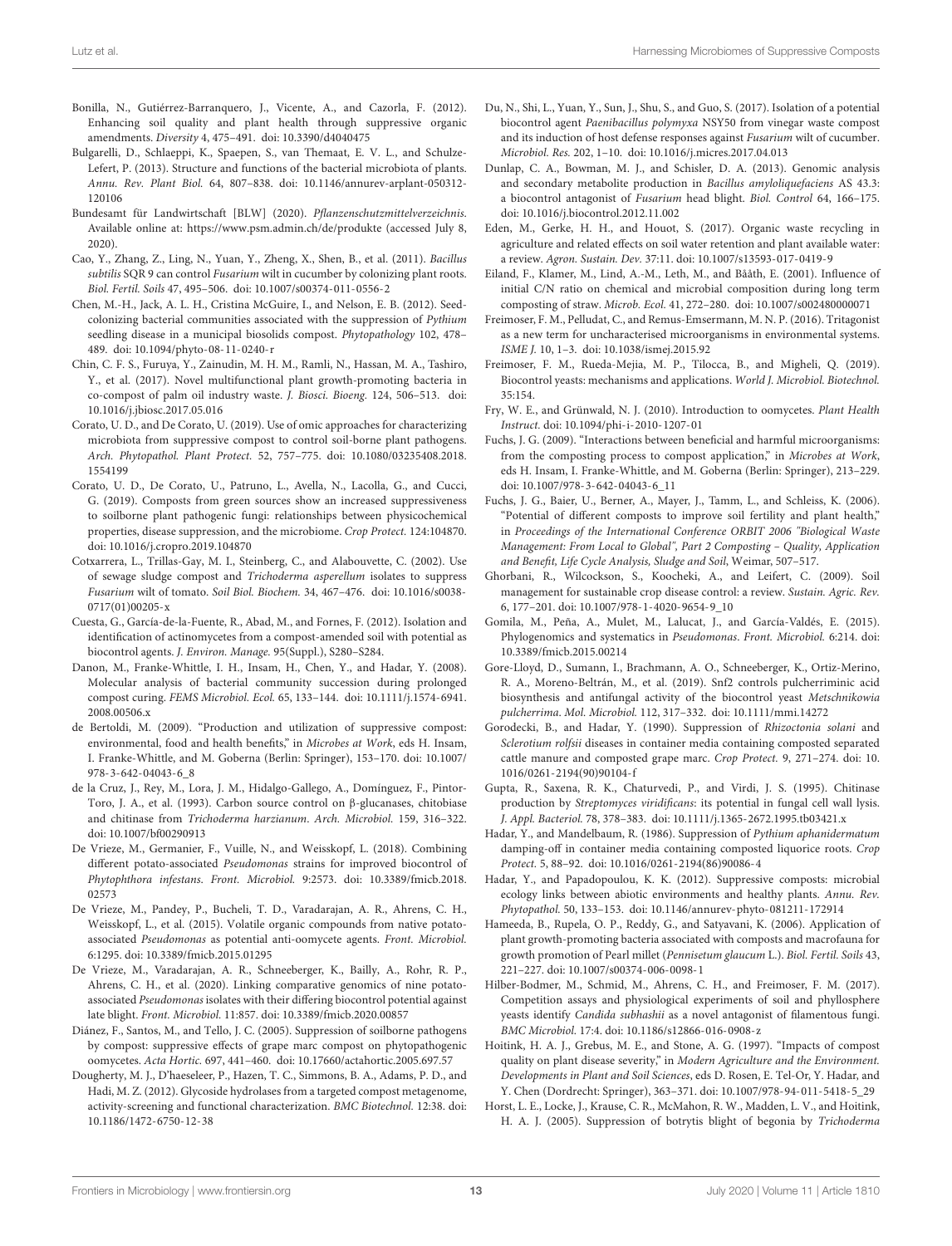hamatum 382 in peat and compost-amended potting mixes. Plant Dis. 89, 1195–1200. [doi: 10.1094/pd-89-1195](https://doi.org/10.1094/pd-89-1195)

- <span id="page-13-30"></span>Hu, L., Robert, C. A. M., Cadot, S., Zhang, X., Ye, M., Li, B., et al. (2018). Root exudate metabolites drive plant-soil feedbacks on growth and defense by shaping the rhizosphere microbiota. Nat. Commun. 9:2738.
- <span id="page-13-37"></span>Hultman, J., Waldrop, M. P., Mackelprang, R., David, M. M., McFarland, J., Blazewicz, S. J., et al. (2015). Multi-omics of permafrost, active layer and thermokarst bog soil microbiomes. Nature 521, 208–212. [doi: 10.1038/](https://doi.org/10.1038/nature14238) [nature14238](https://doi.org/10.1038/nature14238)
- <span id="page-13-6"></span>Insam, H., and de Bertoldi, M. (2007). Chapter 3 microbiology of the composting process. Comp. Sci. Technol. 8, 25–48. [doi: 10.1016/s1478-7482\(07\)80006-6](https://doi.org/10.1016/s1478-7482(07)80006-6)
- <span id="page-13-5"></span>Johansen, A., Nielsen, H. B., Hansen, C. M., Andreasen, C., Carlsgart, J., Hauggard-Nielsen, H., et al. (2013). Survival of weed seeds and animal parasites as affected by anaerobic digestion at meso-and thermophilic conditions. Waste Manage. 33, 807–812. [doi: 10.1016/j.wasman.2012.11.001](https://doi.org/10.1016/j.wasman.2012.11.001)
- <span id="page-13-28"></span>Jurado, M., López, M. J., Suárez-Estrella, F., Vargas-García, M. C., López-González, J. A., and Moreno, J. (2014). Exploiting composting biodiversity: study of the persistent and biotechnologically relevant microorganisms from lignocellulosebased composting. Bioresour. Technol. 162, 283–293. [doi: 10.1016/j.biortech.](https://doi.org/10.1016/j.biortech.2014.03.145) [2014.03.145](https://doi.org/10.1016/j.biortech.2014.03.145)
- <span id="page-13-13"></span>Kavroulakis, N., Ehaliotis, C., Ntougias, S., Zervakis, G. I., and Papadopoulou, K. K. (2005). Local and systemic resistance against fungal pathogens of tomato plants elicited by a compost derived from agricultural residues. Physiol. Mol. Plant Pathol. 66, 163–174. [doi: 10.1016/j.pmpp.2005.06.003](https://doi.org/10.1016/j.pmpp.2005.06.003)
- Kavroulakis, N., Ntougias, S., Besi, M. I., Katsou, P., Damaskinou, A., Ehaliotis, C., et al. (2010). Antagonistic bacteria of composted agro-industrial residues exhibit antibiosis against soil-borne fungal plant pathogens and protection of tomato plants from Fusarium oxysporum f.sp. radicis-lycopersici. Plant Soil 333, 233–247. [doi: 10.1007/s11104-010-0338-x](https://doi.org/10.1007/s11104-010-0338-x)
- <span id="page-13-29"></span>Köhl, J., Booij, K., Kolnaar, R., and Ravensberg, W. J. (2019). Ecological arguments to reconsider data requirements regarding the environmental fate of microbial biocontrol agents in the registration procedure in the European Union. BioControl 64, 469–487. [doi: 10.1007/s10526-019-09964-y](https://doi.org/10.1007/s10526-019-09964-y)
- <span id="page-13-0"></span>Koike, S. T., Subbarao, K. V., Michael Davis, R., and Turini, T. A. (2003). Vegetable Diseases Caused by Soilborne Pathogens. Davis, CA: UCANR Publications.
- <span id="page-13-12"></span>Krause, M. S., De Ceuster, T. J. J., Tiquia, S. M., Michel, F. C., Madden, L. V., and Hoitink, H. A. J. (2003). Isolation and characterization of rhizobacteria from composts that suppress the severity of bacterial leaf spot of radish. Phytopathology 93, 1292–1300. [doi: 10.1094/phyto.2003.93.10.1292](https://doi.org/10.1094/phyto.2003.93.10.1292)
- <span id="page-13-11"></span>Kwok, O. C. H., Fahy, P. C., Hoitink, H. J., and Kuter, G. A. (1987). Interactions between bacteria and Trichoderma hamatum in suppression of Rhizoctonia Damping-off in bark compost media. Phytopathology 77:1206. [doi: 10.1094/](https://doi.org/10.1094/phyto-77-1206) [phyto-77-1206](https://doi.org/10.1094/phyto-77-1206)
- <span id="page-13-32"></span>Lagier, J.-C., Armougom, F., Million, M., Hugon, P., Pagnier, I., Robert, C., et al. (2012). Microbial culturomics: paradigm shift in the human gut microbiome study. Clin. Microbiol. Infect. 18, 1185–1193. [doi: 10.1111/1469-0691.12023](https://doi.org/10.1111/1469-0691.12023)
- <span id="page-13-31"></span>Lagier, J.-C., Dubourg, G., Million, M., Cadoret, F., Bilen, M., Fenollar, F., et al. (2018). Culturing the human microbiota and culturomics. Nat. Rev. Microbiol. 16, 540–550. [doi: 10.1038/s41579-018-0041-0](https://doi.org/10.1038/s41579-018-0041-0)
- <span id="page-13-33"></span>Ling, L. L., Schneider, T., Peoples, A. J., Spoering, A. L., Engels, I., Conlon, B. P., et al. (2015). A new antibiotic kills pathogens without detectable resistance. Nature 517:455.
- <span id="page-13-38"></span>Liu, D., Li, M., Xi, B., Zhao, Y., Wei, Z., Song, C., et al. (2015). Metaproteomics reveals major microbial players and their biodegradation functions in a largescale aerobic composting plant. Microb. Biotechnol. 8, 950–960. [doi: 10.1111/](https://doi.org/10.1111/1751-7915.12290) [1751-7915.12290](https://doi.org/10.1111/1751-7915.12290)
- <span id="page-13-36"></span>Lorito, M. (1993). Antifungal, synergistic interaction between chitinolytic enzymes from Trichoderma harzianum and Enterobacter cloacae. Phytopathology 83:721. [doi: 10.1094/phyto-83-721](https://doi.org/10.1094/phyto-83-721)
- <span id="page-13-9"></span>Mandelbaum, R. (1990). Effects of available carbon source on microbial activity and suppression of Pythium aphanidermatum in compost and peat container media. Phytopathology 80:794. [doi: 10.1094/phyto-80-794](https://doi.org/10.1094/phyto-80-794)
- <span id="page-13-4"></span>Mehta, C. M., Palni, U., Franke-Whittle, I. H., and Sharma, A. K. (2014). Compost: its role, mechanism and impact on reducing soil-borne plant diseases. Waste Manage. 34, 607–622. [doi: 10.1016/j.wasman.2013.11.012](https://doi.org/10.1016/j.wasman.2013.11.012)
- <span id="page-13-8"></span>Mendes, R., Kruijt, M., de Bruijn, I., Dekkers, E., van der Voort, M., Schneider, J. H. M., et al. (2011). Deciphering the rhizosphere microbiome for diseasesuppressive bacteria. Science 332, 1097–1100. [doi: 10.1126/science.1203980](https://doi.org/10.1126/science.1203980)
- <span id="page-13-26"></span><span id="page-13-25"></span><span id="page-13-19"></span>Mulet, M., Gomila, M., Scotta, C., Sánchez, D., Lalucat, J., and García-Valdés, E. (2012). Concordance between whole-cell matrix-assisted laser-desorption/ionization time-of-flight mass spectrometry and multilocus sequence analysis approaches in species discrimination within the genus Pseudomonas. Syst. Appl. Microbiol. 35, 455–464. [doi: 10.1016/j.syapm.2012.08.007](https://doi.org/10.1016/j.syapm.2012.08.007)
- <span id="page-13-35"></span>Mullins, A. J., Murray, J. A. H., Bull, M. J., Jenner, M., Jones, C., Webster, G., et al. (2019). Genome mining identifies cepacin as a plant-protective metabolite of the biopesticidal bacterium Burkholderia ambifaria. Nat. Microbiol. 4, 996– 1005. [doi: 10.1038/s41564-019-0383-z](https://doi.org/10.1038/s41564-019-0383-z)
- <span id="page-13-21"></span>Nakasaki, K., Hiraoka, S., and Nagata, H. (1998). A new operation for producing disease-suppressive compost from grass clippings. Appl. Environ. Microbiol. 64, 4015–4020. [doi: 10.1128/aem.64.10.4015-4020.1998](https://doi.org/10.1128/aem.64.10.4015-4020.1998)
- <span id="page-13-18"></span>Neher, D. A., Weicht, T. R., Bates, S. T., Leff, J. W., and Fierer, N. (2013). Changes in bacterial and fungal communities across compost recipes, preparation methods, and composting times. PLoS One 8:e79512. [doi: 10.1371/journal.pone.0079512](https://doi.org/10.1371/journal.pone.0079512)
- <span id="page-13-10"></span>Nelson, E. B. (1983). Effects of fungal antagonists and compost age on suppression of Rhizoctonia damping-off in container media amended with composted hardwood bark. Phytopathology 73:1457. [doi: 10.1094/phyto-73-1457](https://doi.org/10.1094/phyto-73-1457)
- <span id="page-13-34"></span>Nichols, D., Cahoon, N., Trakhtenberg, E. M., Pham, L., Mehta, A., Belanger, A., et al. (2010). Use of ichip for high-throughput in situ cultivation of "Uncultivable" microbial species. Appl. Environ. Microbiol. 76, 2445–2450. [doi:](https://doi.org/10.1128/aem.01754-09) [10.1128/aem.01754-09](https://doi.org/10.1128/aem.01754-09)
- <span id="page-13-24"></span><span id="page-13-3"></span>Noble, R. (2011). Risks and benefits of soil amendment with composts in relation to plant pathogens. Aust. Plant Pathol. 40, 157–167. [doi: 10.1007/s13313-010-](https://doi.org/10.1007/s13313-010-0025-7) [0025-7](https://doi.org/10.1007/s13313-010-0025-7)
- <span id="page-13-1"></span>Noble, R., and Coventry, E. (2005). Suppression of soil-borne plant diseases with composts: a review. Biocontrol Sci. Technol. 15, 3–20. [doi: 10.1080/](https://doi.org/10.1080/09583150400015904) [09583150400015904](https://doi.org/10.1080/09583150400015904)
- <span id="page-13-14"></span>Ntougias, S., Papadopoulou, K. K., Zervakis, G. I., Kavroulakis, N., and Ehaliotis, C. (2008). Suppression of soil-borne pathogens of tomato by composts derived from agro-industrial wastes abundant in Mediterranean regions. Biol. Fertil. Soils 44, 1081–1090. [doi: 10.1007/s00374-008-0295-1](https://doi.org/10.1007/s00374-008-0295-1)
- <span id="page-13-20"></span>Oberhaensli, T., Hofer, V., Tamm, L., Fuchs, J. G., Koller, M., Herforth-Rahmé, J., et al. (2017). Aeromonas media in compost amendments contributes to suppression of Pythium ultimum in cress. Acta Hortic. 1164, 353–360. [doi:](https://doi.org/10.17660/actahortic.2017.1164.45) [10.17660/actahortic.2017.1164.45](https://doi.org/10.17660/actahortic.2017.1164.45)
- <span id="page-13-39"></span>Omasits, U., Varadarajan, A. R., Schmid, M., Goetze, S., Melidis, D., Bourqui, M., et al. (2017). An integrative strategy to identify the entire protein coding potential of prokaryotic genomes by proteogenomics. Genome Res. 27, 2083– 2095. [doi: 10.1101/gr.218255.116](https://doi.org/10.1101/gr.218255.116)
- <span id="page-13-22"></span>Postma, J., Montanari, M., and van den Boogert, P. H. J. F. (2003). Microbial enrichment to enhance the disease suppressive activity of compost. Eur. J. Soil Biol. 39, 157–163. [doi: 10.1016/s1164-5563\(03\)00031-1](https://doi.org/10.1016/s1164-5563(03)00031-1)
- <span id="page-13-27"></span>Rabeendran, N., Jones, E. E., Moot, D. J., and Stewart, A. (2006). Biocontrol of Sclerotinia lettuce drop by Coniothyrium minitans and Trichoderma hamatum. Biol. Control 39, 352–362. [doi: 10.1016/j.biocontrol.2006.06.004](https://doi.org/10.1016/j.biocontrol.2006.06.004)
- <span id="page-13-2"></span>Reddy, P. P. (2016). "Disinfestation of soil and growth media for management of soilborne diseases," in Sustainable Crop Protection under Protected Cultivation, ed. P. P. Reddy (Singapore: Springer), 47–60. [doi: 10.1007/978-981-287-](https://doi.org/10.1007/978-981-287-952-3_4) [952-3\\_4](https://doi.org/10.1007/978-981-287-952-3_4)
- <span id="page-13-7"></span>Reuveni, R., Raviv, M., Krasnovsky, A., Freiman, L., Medina, S., Bar, A., et al. (2002). Compost induces protection against Fusarium oxysporum in sweet basil. Crop Protect. 21, 583–587. [doi: 10.1016/s0261-2194\(01\)00149-1](https://doi.org/10.1016/s0261-2194(01)00149-1)
- <span id="page-13-16"></span>Ros, M., Blaya, J., Baldrian, P., Bastida, F., Richnow, H. H., Jehmlich, N., et al. (2020). In vitro elucidation of suppression effects of composts to soil-borne pathogen Phytophthora nicotianae on pepper plants using 16S amplicon sequencing and metaproteomics. Renew. Agric. Food Syst. 35, 206–214. [doi:](https://doi.org/10.1017/s1742170518000467) [10.1017/s1742170518000467](https://doi.org/10.1017/s1742170518000467)
- <span id="page-13-15"></span>Ros, M., Raut, I., Santisima-Trinidad, A. B., and Pascual, J. A. (2017). Relationship of microbial communities and suppressiveness of Trichoderma fortified composts for pepper seedlings infected by Phytophthora nicotianae. PLoS One 12:e0174069. [doi: 10.1371/journal.pone.0174069](https://doi.org/10.1371/journal.pone.0174069)
- <span id="page-13-17"></span>Sambo, F., Finotello, F., Lavezzo, E., Baruzzo, G., Masi, G., Peta, E., et al. (2018). Optimizing PCR primers targeting the bacterial 16S ribosomal RNA gene. BMC Bioinformatics 19:343. [doi: 10.1186/s12859-018-2360-6](https://doi.org/10.1186/s12859-018-2360-6)
- <span id="page-13-23"></span>Sant, D., Casanova, E., Segarra, G., Avilés, M., Reis, M., and Isabel Trillas, M. (2010). Effect of Trichoderma asperellum strain T34 on Fusarium wilt and water